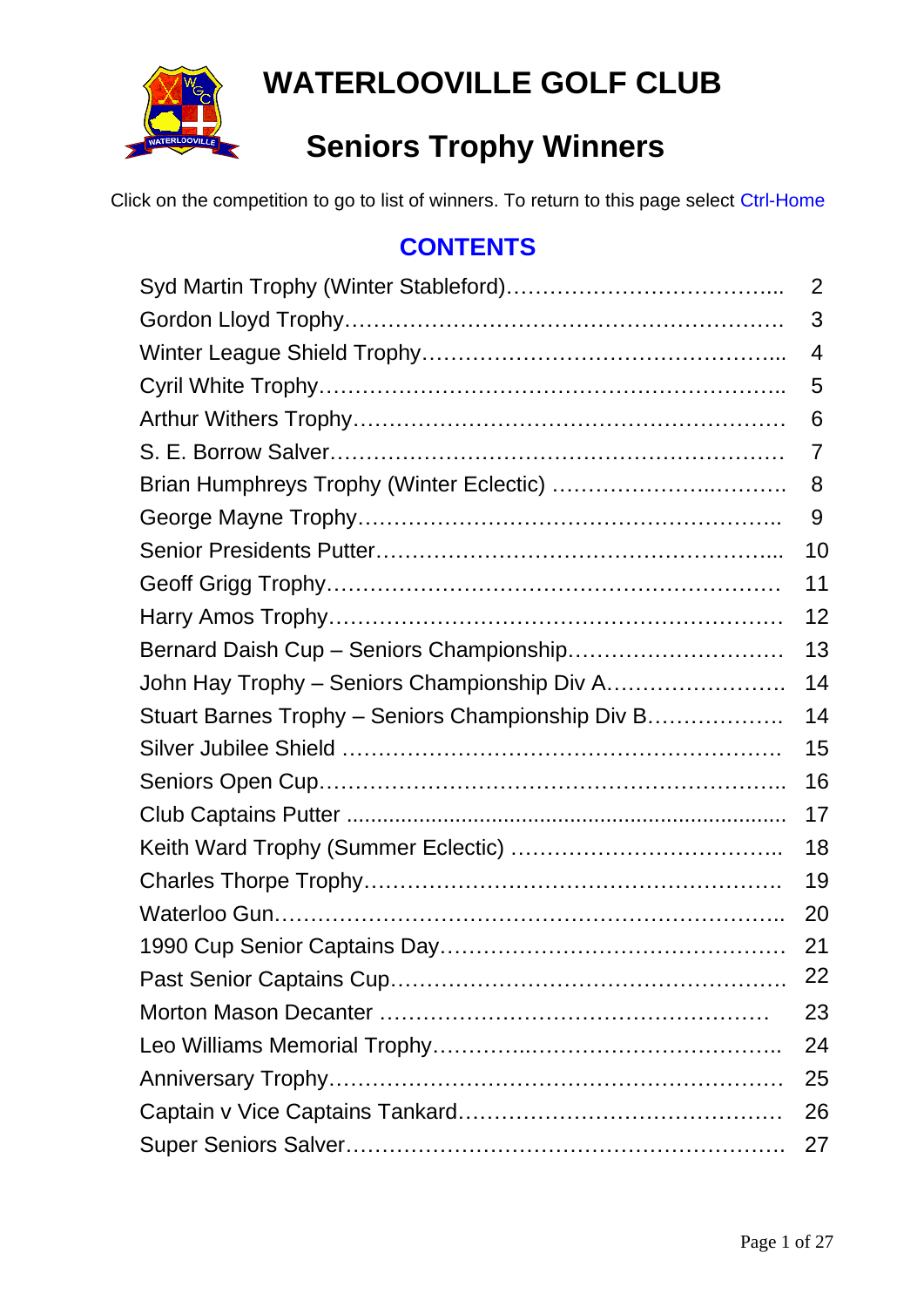

### <span id="page-1-0"></span>SYD MARTIN TROPHY SENIORS WINTER STABLEFORD Best four scores 1<sup>st</sup> November until 31<sup>st</sup> January

| Year    | Winner                 | Year    | Winner                |
|---------|------------------------|---------|-----------------------|
| 2004/5  | <b>Bill Albury</b>     | 2013/14 | John Clinton          |
| 2005/6  | John Fouracre          | 2014/15 | Jim Anderson          |
| 2006/7  | <b>Peter Skelton</b>   | 2015/16 | <b>Stephen Scaife</b> |
| 2007/8  | Peter Kirby            | 2016/17 | John Marsh            |
| 2008/9  | John Ormerod           | 2017/18 | Jim Anderson          |
| 2009/10 | David Gardiner         | 2018/19 | <b>Stephen Scaife</b> |
| 2010/11 | <b>Brian Humphreys</b> | 2019/20 | <b>Stephen Scaife</b> |
| 2011/12 | John Clinton           | 2020/21 | Not Played            |
| 2012/13 | Alan Nash              |         |                       |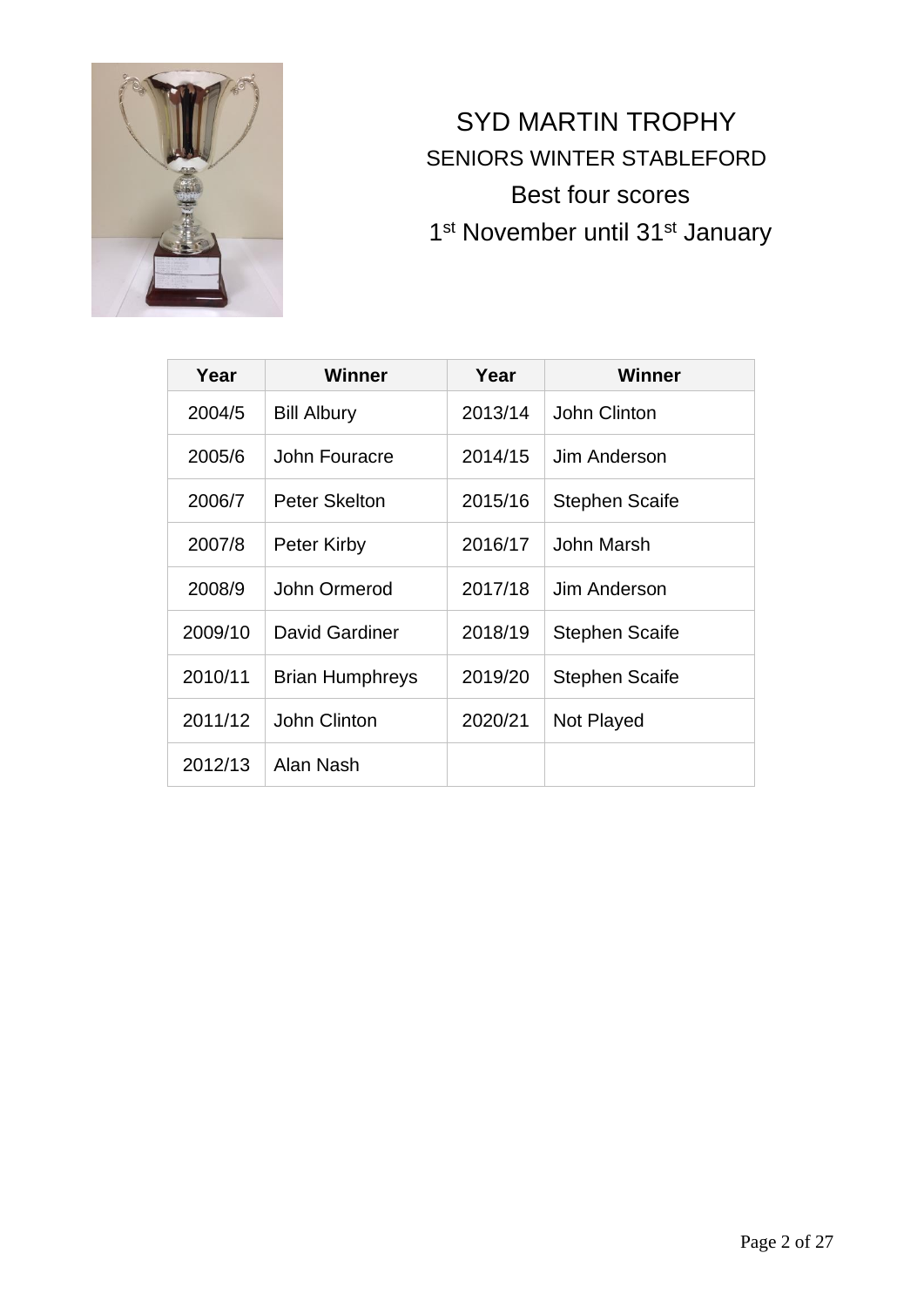

### <span id="page-2-0"></span>GORDON LLOYD TROPHY

 Texas Scramble Best 3 Friday Roll Up Cards Prior to 2006

| Year | <b>Winners</b>                                                 |
|------|----------------------------------------------------------------|
| 2001 | <b>Vernon Voysey</b>                                           |
| 2002 | <b>Syd Martin</b>                                              |
| 2003 | <b>Syd Martin</b>                                              |
| 2004 | <b>Peter Edwards</b>                                           |
| 2005 | John Ormerod                                                   |
| 2006 | John Sullivan, Mike Petty, Cyril White, Derrick Wade           |
| 2007 | Ken Snook, John Sullivan, Tony Percival, Sylvan Cooremans      |
| 2008 | Colin Beaumont, Derrick Wade, Alan Perry, Jack Thomson         |
| 2009 | John Goodridge, John Fouracre, Ron Strangeway, Keith MacDonald |
| 2010 | Tony Grenfell, Tony Morgan, Brian Humphreys, John Day          |
| 2011 | Bob Bishop, Dave Jack, John Aspel, Graham Croft                |
| 2012 | Tony Grenfell, Cyril White, Neil Hoare, Roger Keynes           |
| 2013 | Ossie Roberts, Roger Penney, Tony Morgan, Roger Bannister      |
| 2014 | John Clinton, Colin Ashman, Alan Nash, Neil Hoare              |
| 2015 | Keith Ward, Roger Bannister, Roger Keynes, John Marsh          |
| 2016 | Keith Ward, Steve Brewster, Roger Bannister, Alan Kingsbury    |
| 2017 | Steve Millett, Terry Evans, Peter Dent, Brian Purdy            |
| 2018 | Steve Millett, David Pugsley, John Clinton, Brian Purdy        |
| 2019 | Peter Dent, Steve Brewster, Tony Ambrose, Jack Bush            |
| 2020 | Not Played                                                     |
| 2021 | Not Played                                                     |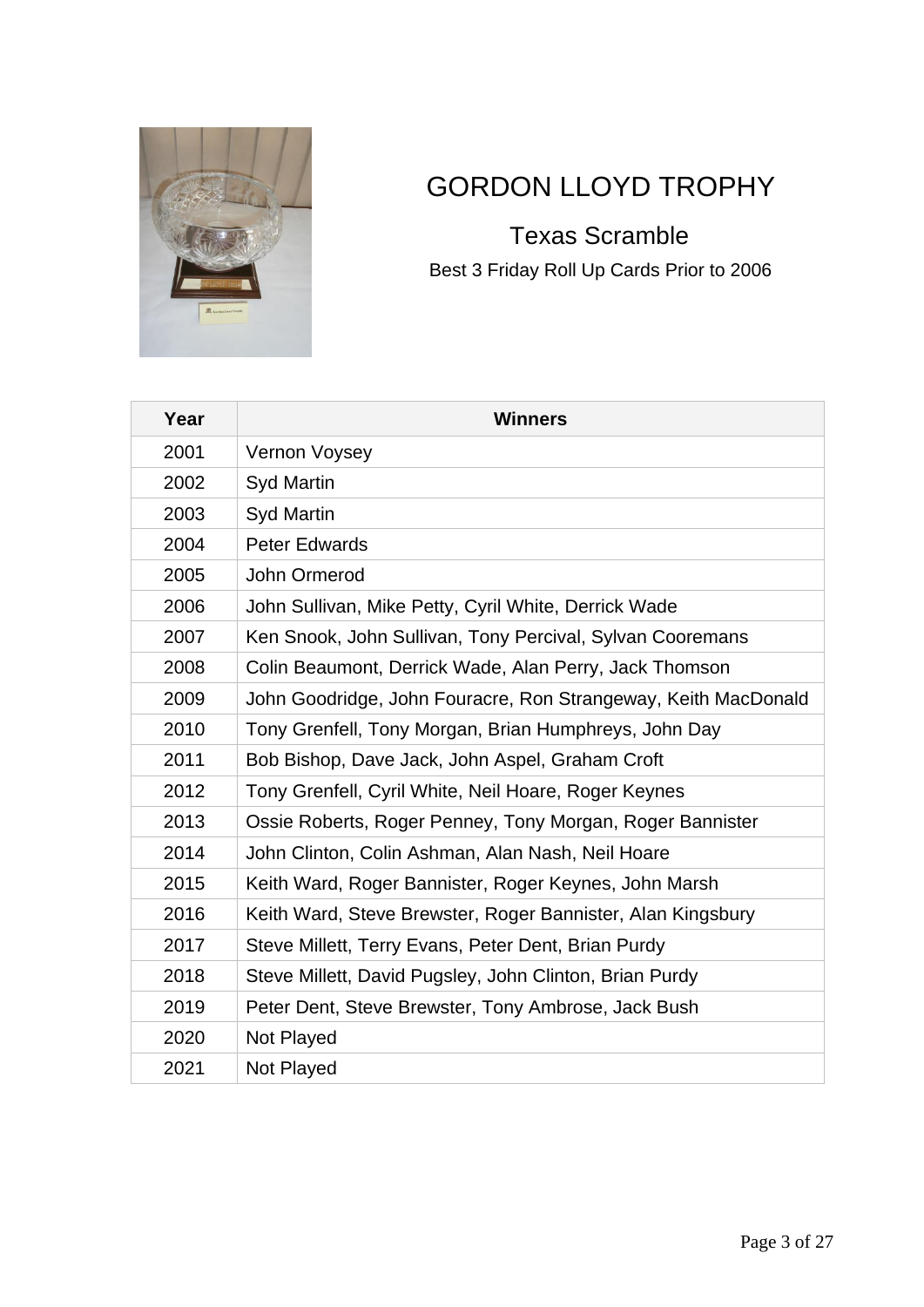

### <span id="page-3-0"></span>WINTER LEAGUE SHIELD TROPHY

#### Pairs 4BBB Stableford Trophy from 2010

 Two league knockout – Stableford up to 2001 Winter League Shield knockout to 2008

| Year | <b>Winners</b>                             |
|------|--------------------------------------------|
| 1999 | Tony Morgan & Vernon Voysey                |
| 2000 | Frank Hodder, Syd Martin, Peter Edwards    |
| 2001 | Frank Hodder, John Goodridge, Reg Williams |
| 2002 | <b>Bill Albury &amp; David Stenson</b>     |
| 2003 | John Sullivan & Peter Lock                 |
| 2004 | Peter Kirby & Peter Lock                   |
| 2005 | Tony Morgan & Tony Sewell                  |
| 2006 | David Foster & John Goodridge              |
| 2007 | Roger Allery & Alan Nash                   |
| 2008 | Tony Sewell & John Goodridge               |
| 2009 | <b>Bill Albury &amp; Peter Kirby</b>       |
| 2010 | John Fouracre & John Parnell               |
| 2011 | John Aspel & Peter Wright                  |
| 2012 | John Sullivan & Bob Bishop                 |
| 2013 | Ken Harding & Keith Ward                   |
| 2014 | Roger Penney & Ray Tutt                    |
| 2015 | Steve Millett & Roger Bannister            |
| 2016 | Norman Davis & Stephen Scaife              |
| 2017 | John Marsh & Neil Hoare                    |
| 2018 | Steve Millett & Brian Humphreys            |
| 2019 | <b>Phil Searle &amp; Dave Jack</b>         |
| 2020 | Not Played                                 |
| 2021 | Roger Steele & Ken Levens                  |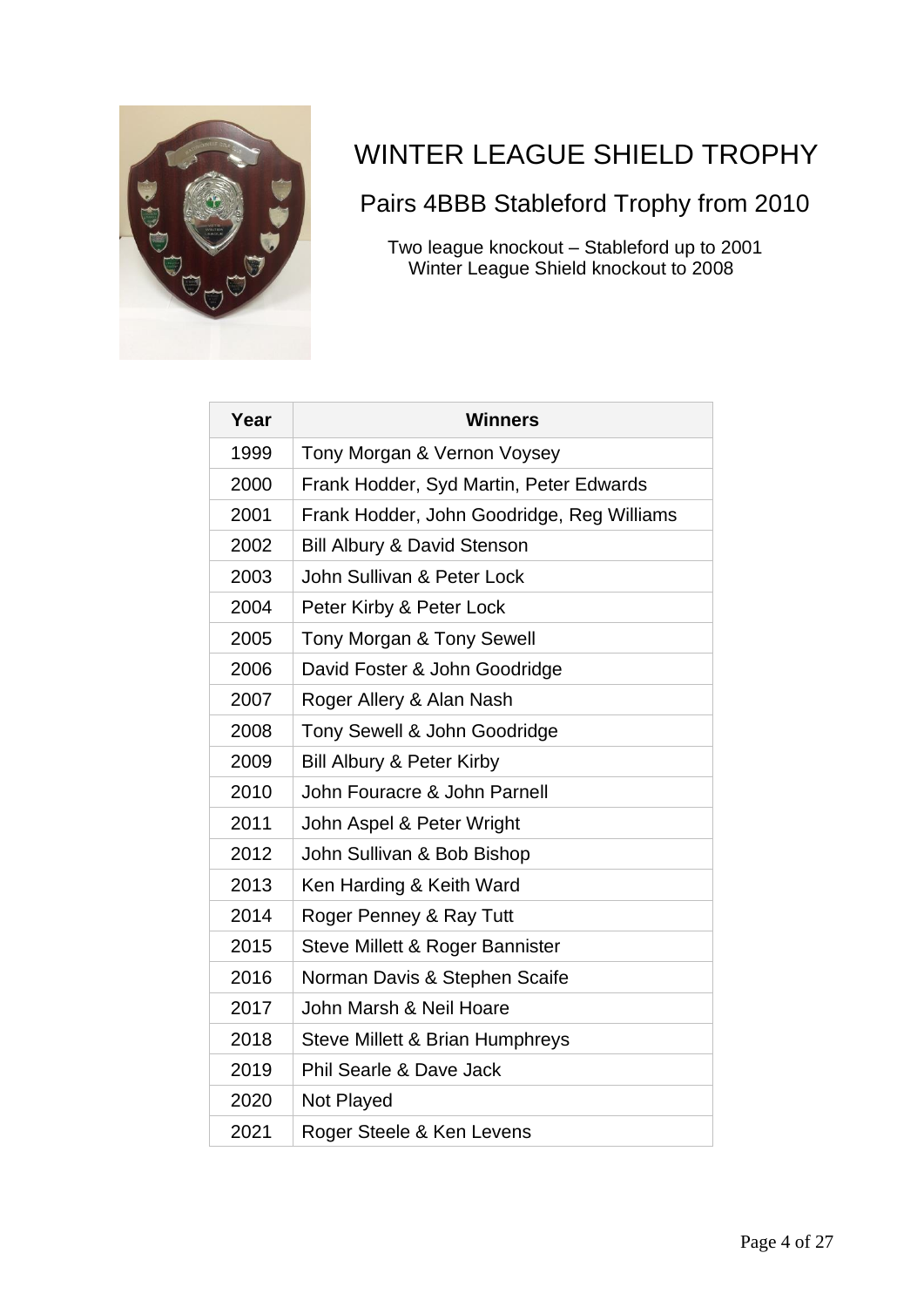

## <span id="page-4-0"></span>THE CYRIL WHITE MEMORIAL TROPHY

#### 18 Hole Stableford

| Year | <b>Winner</b>             |
|------|---------------------------|
| 2000 | <b>Peter Hatch</b>        |
| 2001 | John Goodridge            |
| 2002 | <b>Bill Albury</b>        |
| 2003 | Peter Hatch               |
| 2004 | David Hazle               |
| 2005 | David Hazle               |
| 2006 | <b>Sylvan Cooremans</b>   |
| 2007 | <b>Derrick Wade</b>       |
| 2008 | John McCarthy             |
| 2009 | <b>Keith MacDonald</b>    |
| 2010 | David Hazle               |
| 2011 | <b>Bruce Morton-Mason</b> |
| 2012 | <b>Ken Snook</b>          |
| 2013 | <b>Keith Ward</b>         |
| 2014 | <b>Ken Snook</b>          |
| 2015 | Peter Pennykett           |
| 2016 | <b>Stephen Brewster</b>   |
| 2017 | <b>Tony Ambrose</b>       |
| 2018 | <b>Garry White</b>        |
| 2019 | <b>Barry Downer</b>       |
| 2020 | <b>Michael White</b>      |
| 2021 | <b>Steve Saunders</b>     |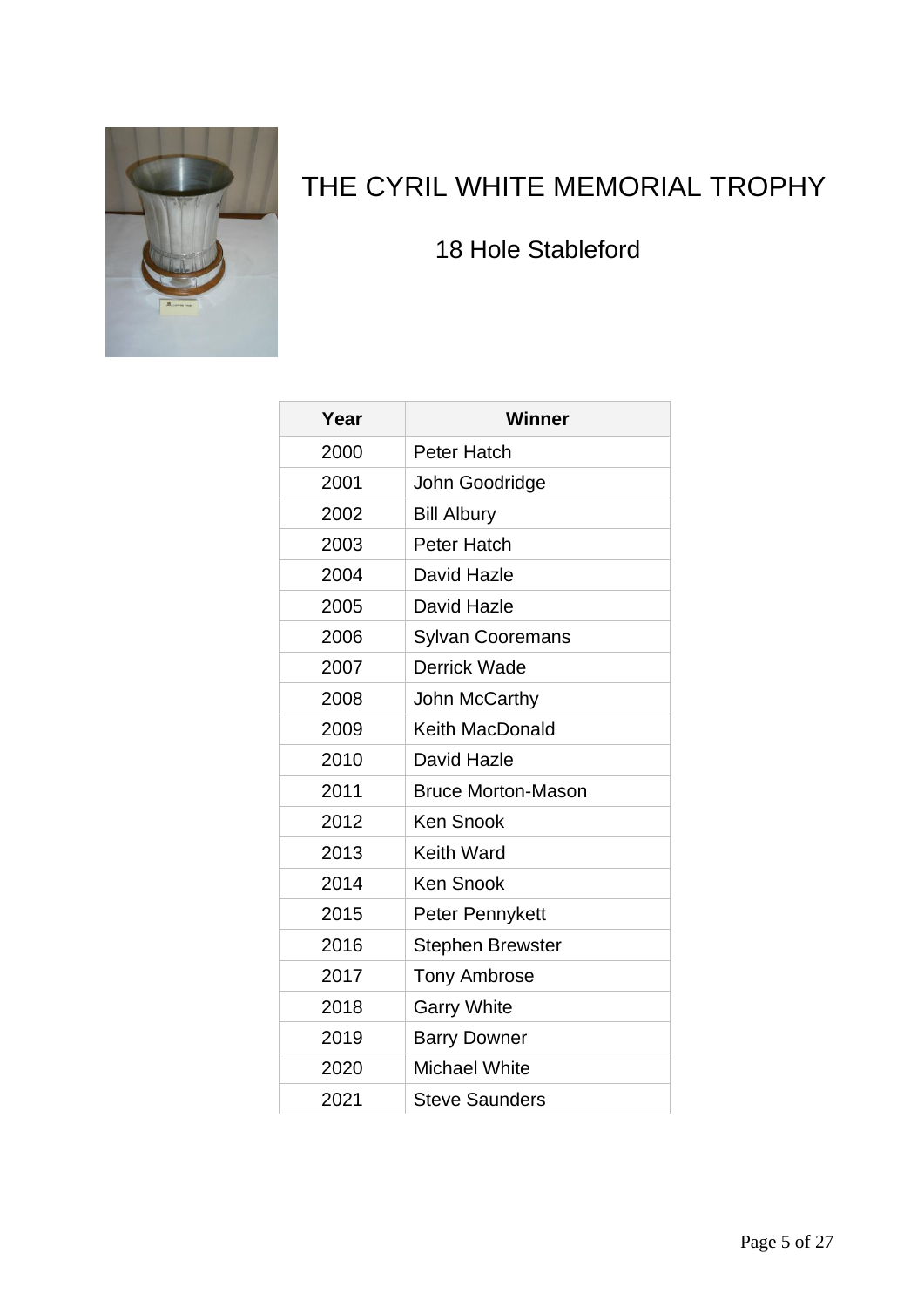

### <span id="page-5-0"></span>THE ARTHUR WITHERS TROPHY

#### 18 Hole Greensome Stableford

| Year | <b>Winners</b>                            |
|------|-------------------------------------------|
| 1992 | <b>Charles Jones &amp; Gerry Crapnell</b> |
| 1993 | John Mew & Jim Bazley                     |
| 1994 | Steve Jones & Roly Hulks                  |
| 1995 | John Dewar & Ron Loveland                 |
| 1996 | Peter Orsmond & John Deardon              |
| 1997 | Eric Walsh & Ron Strangeway               |
| 1998 | Ron Strangeway & Gwyn Rees                |
| 1999 | Eric Walsh & Peter Edwards                |
| 2000 | Mike Guy & Vernon Voysey                  |
| 2001 | Ken Snook & Geoff Mason                   |
| 2002 | Vernon Voysey & Brian Wallis              |
| 2003 | John Sullivan & Stan Massey               |
| 2004 | Tony Morgan & Peter Lock                  |
| 2005 | Ken Alexander & Brian O'Boyle             |
| 2006 | John Sullivan & Jack Thomson              |
| 2007 | Alan Nash & Peter Lock                    |
| 2008 | Tony Grenfell & Stan Massey               |
| 2009 | John Fouracre & Brian Soper               |
| 2010 | Chris Snape & Brian Soper                 |
| 2011 | John Aspel & Tony Briggs                  |
| 2012 | Roger Carter & John Clinton               |
| 2013 | Geoff Ward & John Winzar                  |
| 2014 | Roger Penney & Tony Morgan                |
| 2015 | Bob Bishop & Nigel Wilkinson              |
| 2016 | Gerry Daly & Neil Hoare                   |
| 2017 | Mel Bicknell & David Pugsley              |
| 2018 | Keith Ward & Stephen Scaife               |
| 2019 | Roger Penney & Tony Morgan                |
| 2020 | Not Played                                |
| 2021 | Tony Ambrose & Alastair Darroch           |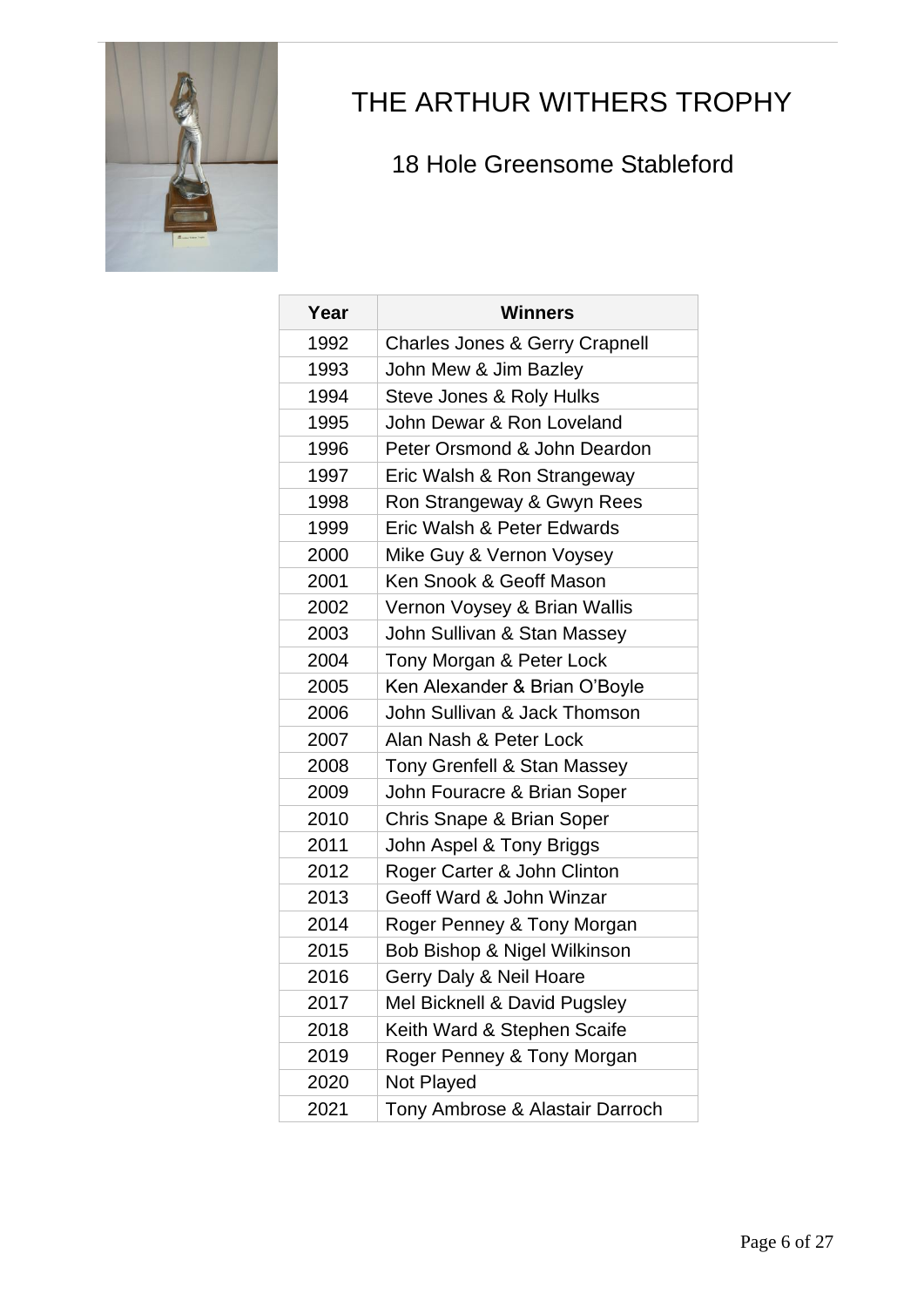

## <span id="page-6-0"></span>THE S.E. BORROW SALVER

18 Hole Medal

| Year | <b>Winner</b>          | Year | <b>Winner</b>             |
|------|------------------------|------|---------------------------|
| 1966 | <b>Tommy Western</b>   | 1994 | Alan Liddell              |
| 1967 | <b>Tommy Western</b>   | 1995 | Doug Kelly                |
| 1968 | F W New                | 1996 | Dave Jack                 |
| 1969 | S A Woodward           | 1997 | Vernon Voysey             |
| 1970 | <b>Sydney Dennis</b>   | 1998 | <b>Dick Evans</b>         |
| 1971 | <b>Peter Butler</b>    | 1999 | John Goodridge            |
| 1972 | <b>Bill Parkin</b>     | 2000 | <b>Ken Snook</b>          |
| 1973 | Ernie Engle            | 2001 | <b>Clive Shinn</b>        |
| 1974 | Len Middleditch        | 2002 | <b>Clive Shinn</b>        |
| 1975 | Don Breslin            | 2003 | John Ormerod              |
| 1976 | <b>Bob Pitman</b>      | 2004 | <b>Clive Shinn</b>        |
| 1977 | Ernie Engle            | 2005 | <b>Tony Percival</b>      |
| 1978 | T Taylor               | 2006 | David Wharton             |
| 1979 | Mike Higgins           | 2007 | <b>Peter Skelton</b>      |
| 1980 | <b>Jeff Hickman</b>    | 2008 | Peter Kirby               |
| 1981 | <b>Jack Shaw</b>       | 2009 | <b>Steve Lamdin</b>       |
| 1982 | Jimmy Cornfoot         | 2010 | <b>Derrick Howitt</b>     |
| 1983 | <b>H S Peters</b>      | 2011 | <b>John Oliver</b>        |
| 1984 | <b>Jimmy Gilchrist</b> | 2012 | <b>Bruce Morton-Mason</b> |
| 1985 | SHC Cotton             | 2013 | Peter Wright              |
| 1986 | <b>Frank Creswell</b>  | 2014 | John Clinton              |
| 1987 | <b>Fred Kemp</b>       | 2015 | Peter Ketchen             |
| 1988 | John Judd              | 2016 | Colin Ashman              |
| 1989 | <b>Arthur Withers</b>  | 2017 | <b>Jim Anderson</b>       |
| 1990 | <b>Eddie Atkinson</b>  | 2018 | <b>Chris Snape</b>        |
| 1991 | <b>Geoff Gray</b>      | 2019 | Duncan Johnstone          |
| 1992 | <b>Dick Watkins</b>    | 2020 | <b>Nigel Smith</b>        |
| 1993 | <b>Stan Massey</b>     | 2021 | <b>Graham Smith</b>       |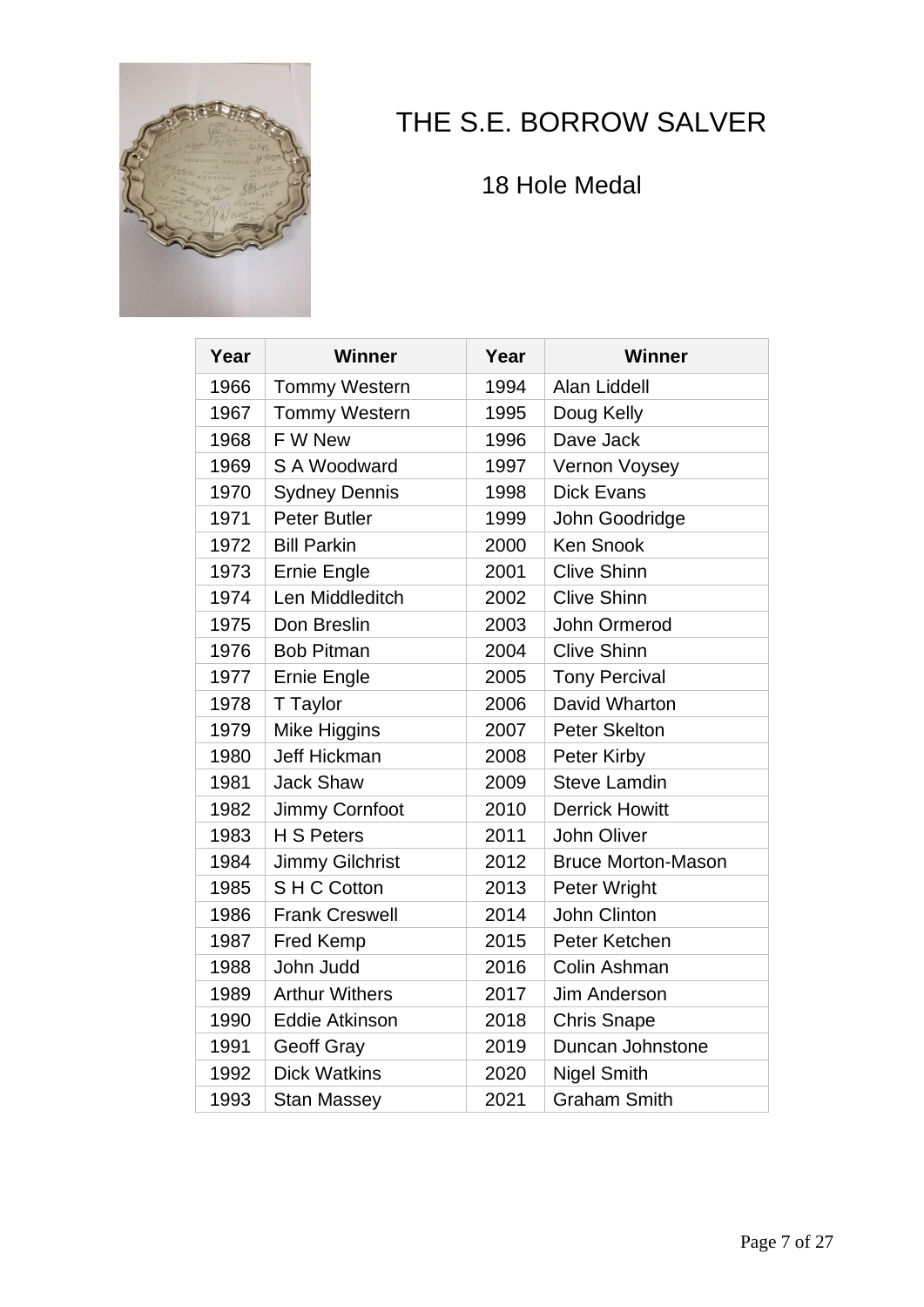

### <span id="page-7-0"></span>BRIAN HUMPHREYS TROPHY SENIORS WINTER ECLECTIC 1<sup>st</sup> February until 30<sup>th</sup> April

| Year | Winner                | Year | Winner                |
|------|-----------------------|------|-----------------------|
| 2012 | Roger Keynes          | 2017 | Keith Ward            |
| 2013 | John Clinton          | 2018 | David Pugsley         |
| 2014 | Roger Penney          | 2019 | <b>Stephen Scaife</b> |
| 2015 | John Clinton          | 2020 | Not Played            |
| 2016 | <b>Stephen Scaife</b> | 2021 | Not Played            |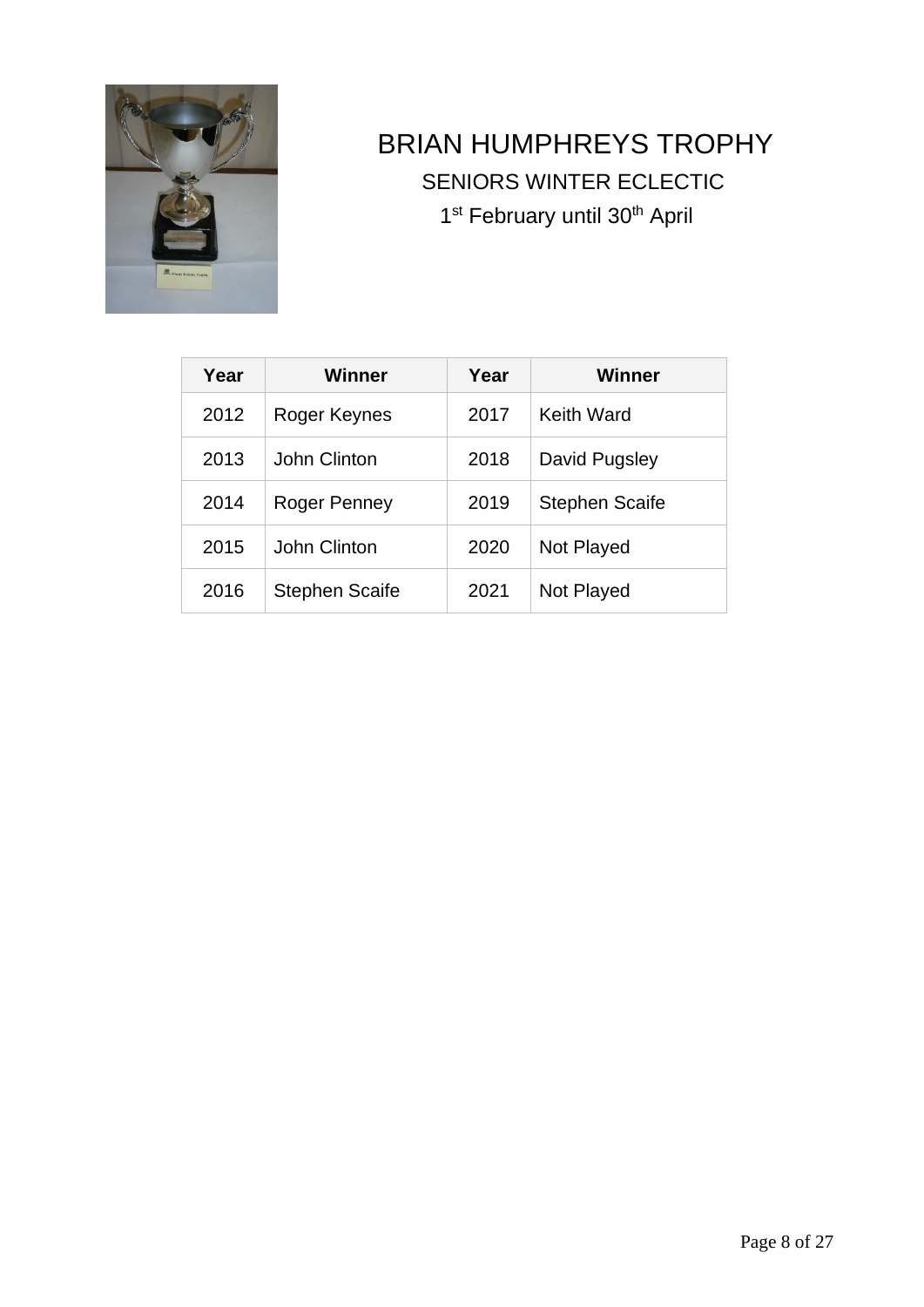

### <span id="page-8-0"></span>GEORGE MAYNE TROPHY

#### 18 Hole AM-AM Stableford (Best two scores to count)

Was Winter League prior to 1991

| Year | <b>Winners</b>                                                  | Year | <b>Winners</b>                                                  |
|------|-----------------------------------------------------------------|------|-----------------------------------------------------------------|
| 1984 | Cyril White & Alan Walker                                       | 2004 | David Hazle, Peter Orsmond, Derrick<br>Howett, Ken Harding      |
| 1985 | Jimmy Gilchrist & Jack Breaks                                   | 2005 | Peter Hatch, John Williams, Peter<br>McWilliams, Mike Petty     |
| 1986 | Cyril White & Doug Jack                                         | 2006 | Syd Martin, Ken Alexander, Ray Tutt,<br>Peter Lock              |
| 1987 | John Dewar & Jimmy Gilchrist                                    | 2007 | Clive Shinn, Brian Humphreys, John<br>Deardon, Jack Thomson     |
| 1988 | John Dewar & Arthur Withers                                     | 2008 | John Sullivan, Mike Petty, John<br>McCarthy, Barry Downer       |
| 1989 | Jack Shaw                                                       | 2009 | Tony Grenville, Alan Nash, Ron<br>Strangeway, Cyril White       |
| 1990 | Jack Shaw                                                       | 2010 | Derrick Howitt, Dave Toller, Peter Kirby,<br>John McCarthy      |
| 1991 | Ray Callaghan, Frank Cresswell, Jim<br>Bazley, John Sanderson   | 2011 | Ken Snook, John Clinton, John Sullivan,<br>Peter Edwards        |
| 1992 | Steve Jones, John Judd, Granville<br>Mason, Dick Watkins        | 2012 | John Aspel, Roger Keynes, Dave Jack,<br><b>Colin Bentley</b>    |
| 1993 | Steve Jones, Dennis Hyland, Keith<br>Walker, Gerry Crapnell     | 2013 | John Clinton, Bob Bishop, Alan Nash,<br><b>Roland Eldridge</b>  |
| 1994 | Steve Jones, John Mew, Allan Watters,<br><b>Howard Clark</b>    | 2014 | John Aspel, Dave Jack, Neil Hoare, Peter<br>Edwards             |
| 1995 | Ray Callaghan, Cyril Suter, Ron<br>Loveland, Ron Pritchard      | 2015 | John Marsh, Roger Penney, Peter Wright,<br><b>Tony Hore</b>     |
| 1996 | Eric Walsh, John Mew, John Judd,<br><b>Harry Beerling</b>       | 2016 | Keith Ward, Ken Snook, John Clinton,<br>Roger Keynes            |
| 1997 | Brian Cleaver, Bruce Jackson, Brian<br>Humphreys, Peter Edwards | 2017 | Dave Lumb, Stephen Scaife, Steve<br>Anderson, Howard Sherlock   |
| 1998 | Gordon Rice, Kevin Smyth, Brian<br>O'Boyle, Harry Beerling      | 2018 | Keith Ward, Roger Bannister, Alan<br>Kingsbury, Nigel Wilkinson |
| 1999 | John Deardon, Colin Beaumont, Dave<br>Hickman, Ray Tutt         | 2019 | Malcolm Reed, John Sullivan, Michael<br>Clarke, Tony Briggs     |
| 2000 | Richard Evans, Doug Kelly, Ron<br>Strangeway, Cyril Sutter      | 2020 | Not Played                                                      |
| 2001 | Brian Humphreys, John Goodridge,<br>Jack Thomson, Alan Watters  | 2021 | Phil Searle, Colin Ashman, Michael White<br>& John Button       |
| 2002 | David Hazle, Dennis Jenkins, Brian<br>Soper, Matt Currie        |      |                                                                 |
| 2003 | Clive Shinn, John Williams, Bob Bishop,<br>Ken Harding          |      |                                                                 |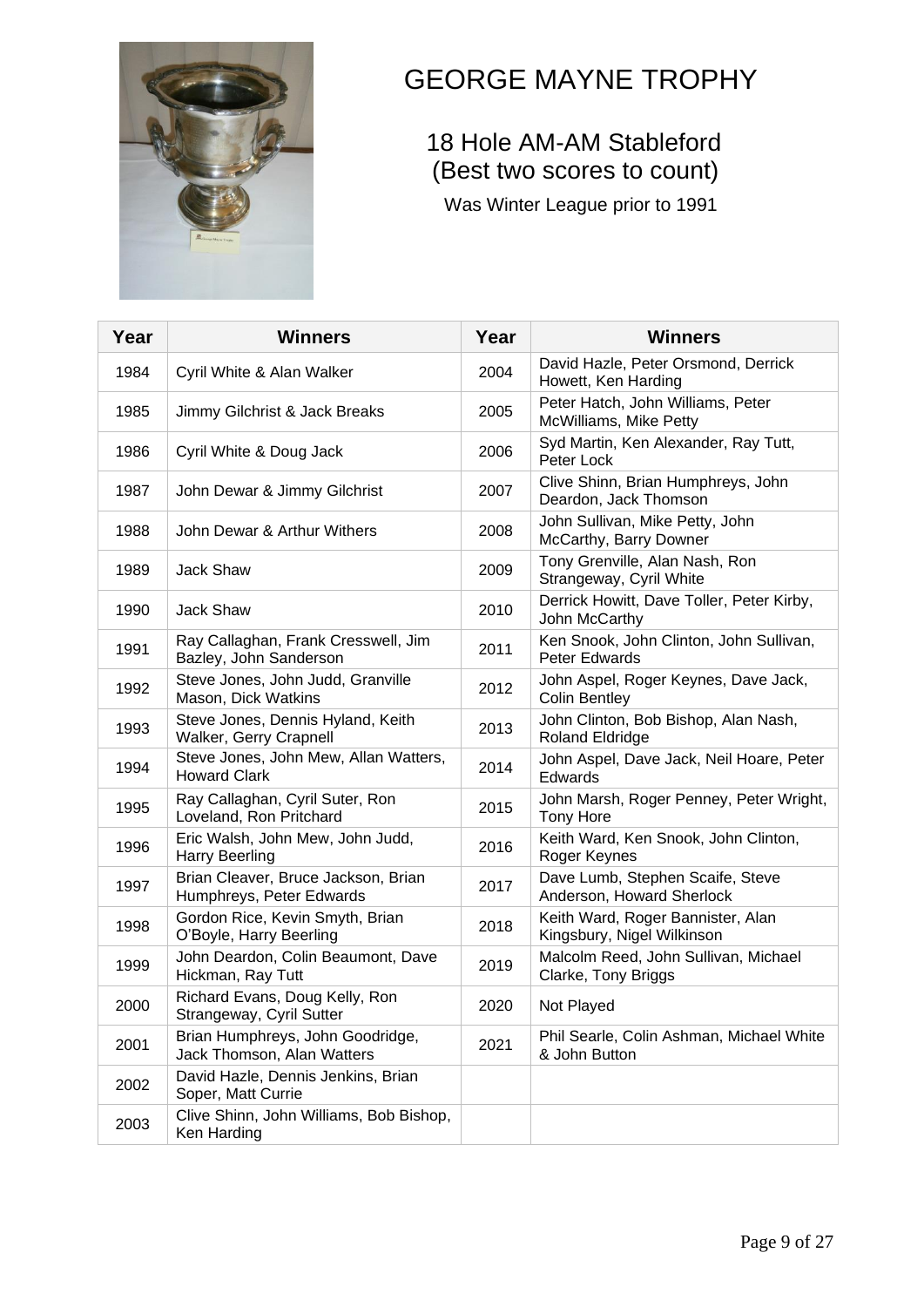### <span id="page-9-0"></span>THE PRESIDENTS PUTTER



#### 18 Hole Stableford

| Year | <b>Winner</b>          | Year | <b>Winner</b>          |
|------|------------------------|------|------------------------|
| 1987 | <b>Jimmy Gilchrist</b> | 2008 | Dave Jack              |
| 1988 | Ray Callaghan          | 2009 | <b>Keith MacDonald</b> |
| 1989 | <b>Jack Shaw</b>       | 2010 | <b>Peter Edwards</b>   |
| 1990 | <b>Bill Dodd</b>       | 2011 | <b>Tony Hore</b>       |
| 1991 | <b>Cyril White</b>     | 2012 | Roger Keynes           |
| 1992 | <b>Dick Watkins</b>    | 2013 | David Hazle            |
| 1993 | <b>Stan Massey</b>     | 2014 | Peter Woodings         |
| 1994 | <b>Cyril Burgess</b>   | 2015 | <b>Terry Evans</b>     |
| 1995 | Ron Loveland           | 2016 | Colin Ashman           |
| 1996 | <b>Reg Williams</b>    | 2017 | <b>Keith Ward</b>      |
| 1997 | <b>John Williams</b>   | 2018 | John Clinton           |
| 1998 | <b>Eric Walsh</b>      | 2019 | David Pugsley          |
| 1999 | <b>Clive Shinn</b>     | 2020 | <b>Keith Corner</b>    |
| 2000 | <b>Colin Beaumont</b>  | 2021 | <b>Ossie Roberts</b>   |
| 2001 | Roger Warren           |      |                        |
| 2002 | <b>Peter Edwards</b>   |      |                        |
| 2003 | Alan Nash              |      |                        |
| 2004 | <b>Brian Osborne</b>   |      |                        |
| 2005 | <b>Clive Shinn</b>     |      |                        |
| 2006 | <b>Brian Soper</b>     |      |                        |
| 2007 | <b>Clive Shinn</b>     |      |                        |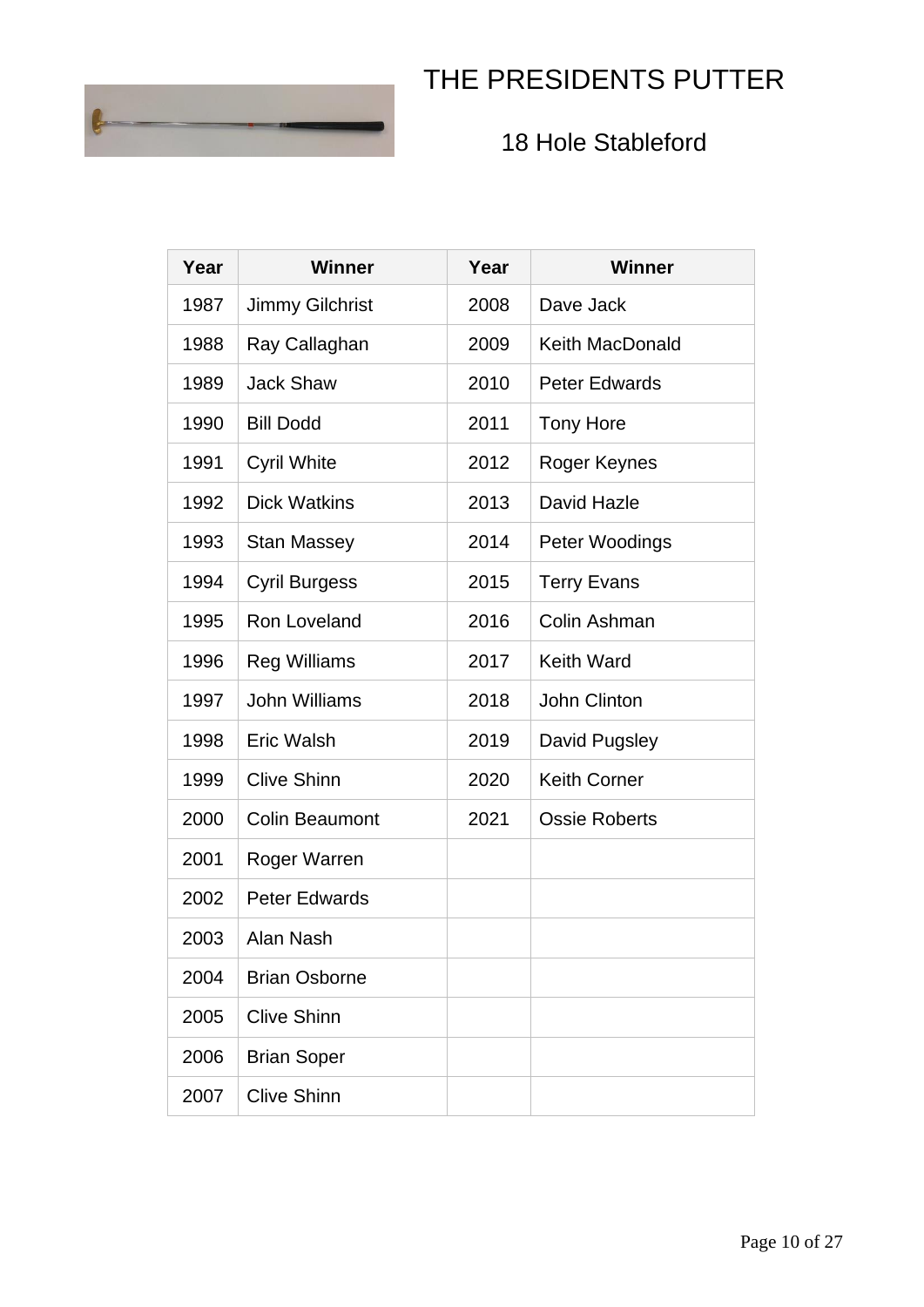

## <span id="page-10-0"></span>THE GEOFF GRIGG TROPHY

### Scratch Stableford (off scratch then add H/C)

| Year | Winner                 | Year | <b>Winner</b>          |
|------|------------------------|------|------------------------|
| 1978 | Mike Higgins           | 2001 | <b>Peter Edwards</b>   |
| 1979 | <b>Charles Thorpe</b>  | 2002 | Vernon Voysey          |
| 1980 | <b>Bert Churm</b>      | 2003 | John Sullivan          |
| 1981 | C W J Cory             | 2004 | <b>Mike Petty</b>      |
| 1982 | <b>Gerry Brown</b>     | 2005 | <b>Tony Morgan</b>     |
| 1983 | <b>Bill Meredith</b>   | 2006 | Alan Kingsbury         |
| 1984 | <b>Cyril White</b>     | 2007 | <b>Brian Humphreys</b> |
| 1985 | John Rapp              | 2008 | <b>Tony Morgan</b>     |
| 1986 | <b>Fred Page</b>       | 2009 | <b>Dick Evans</b>      |
| 1987 | Denis Hyland           | 2010 | <b>Dick Evans</b>      |
| 1988 | <b>Jimmy Gilchrist</b> | 2011 | John Clinton           |
| 1989 | John Rapp              | 2012 | <b>Mike Petty</b>      |
| 1990 | Jim Taylor             | 2013 | John Winzar            |
| 1991 | <b>Gordon Rice</b>     | 2014 | Ces Cunningham         |
| 1992 | <b>Jack Breaks</b>     | 2015 | Roger Penney           |
| 1993 | <b>Eric Walsh</b>      | 2016 | <b>Chris Snape</b>     |
| 1994 | <b>Cyril Suter</b>     | 2017 | Duncan Johnstone       |
| 1995 | <b>Bob Dowdell</b>     | 2018 | John Clinton           |
| 1996 | Not Played             | 2019 | <b>Steve Saunders</b>  |
| 1997 | <b>Peter Edwards</b>   | 2020 | Not Played             |
| 1998 | Ron Loveland           | 2021 | <b>Stephen Scaife</b>  |
| 1999 | John Deardon           |      |                        |
| 2000 | Peter Kirby            |      |                        |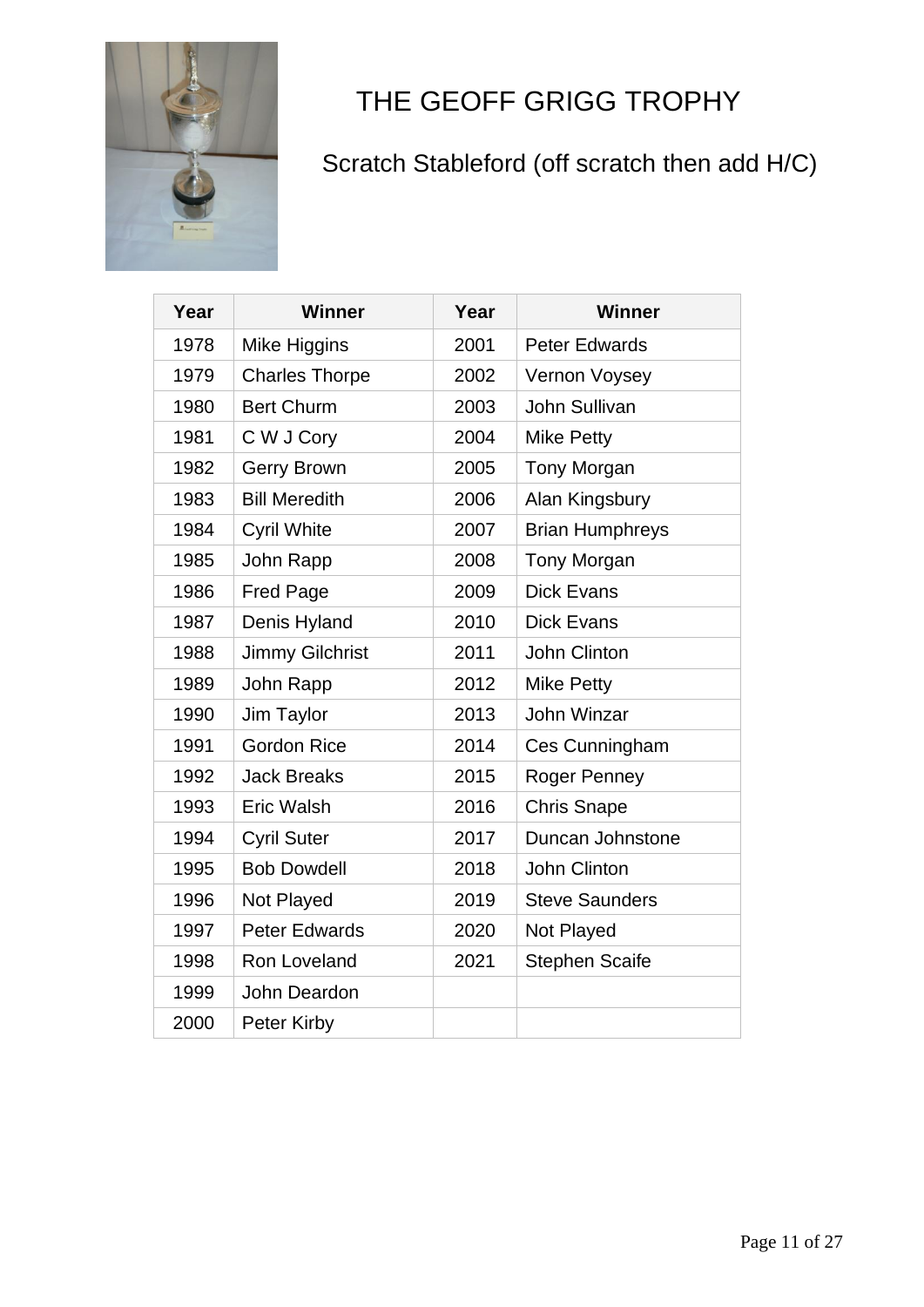

### <span id="page-11-0"></span>HARRY AMOS TROPHY

### Seniors Invitation Stableford 4BBB

| Year | <b>Winners</b>                    |
|------|-----------------------------------|
| 1997 | Ken Snook & J Stevens             |
| 1998 | Clive Shinn & R Knight            |
| 1999 | Mike Guy & R Stockley             |
| 2000 | Ken Snook & J Stevens             |
| 2001 | John Aspel & Bill Small           |
| 2002 | Bill Albury & R Roper             |
| 2003 | John Sullivan & J Sexton          |
| 2004 | <b>Clive Shinn &amp; C Bowers</b> |
| 2005 | Trevor Toy & R Dunkley            |
| 2006 | Ken Snook & N Henry               |
| 2007 | John Williams & F Bendall         |
| 2008 | Dave Toller & V Taylor            |
| 2009 | John Aspel & D Newman             |
| 2010 | John Deardon & R Deardon          |
| 2011 | John Winzar & M Vining            |
| 2012 | Chris Snape & M Peregrin          |
| 2013 | John Clinton & J Rich             |
| 2014 | Chris Snape & M Peregrin          |
| 2015 | Ken Snook & K Mander              |
| 2016 | Dave Toller & C Marples           |
| 2017 | Alan Nash & R Gresham             |
| 2018 | Tony Hore & G Davies              |
| 2019 | Steve Brewster & S Parsons        |
| 2020 | Not Played                        |
| 2021 | Steve Millett & S Barber          |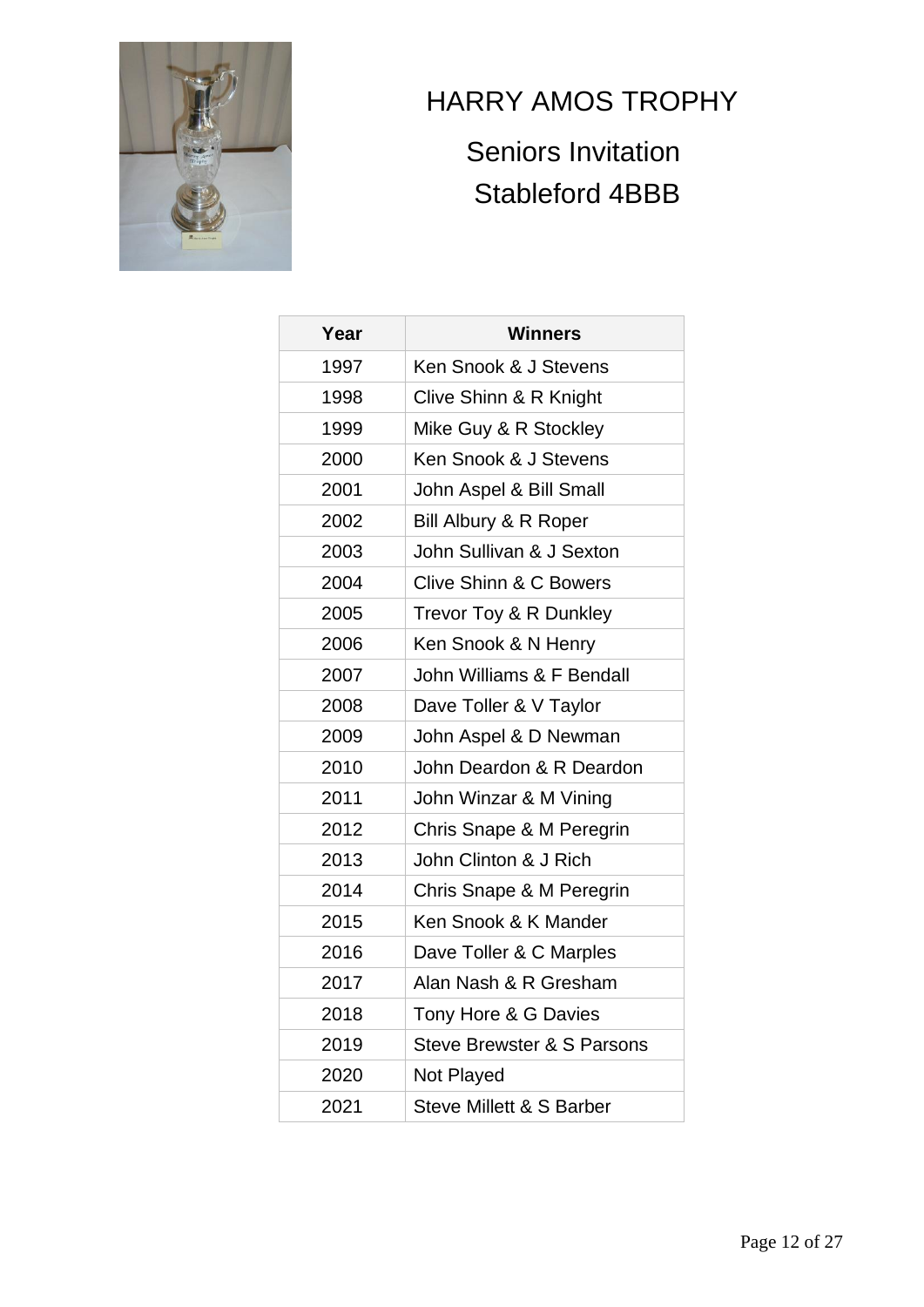

### <span id="page-12-0"></span>BERNARD DAISH CUP SENIORS CHAMPIONSHIP

Seniors Champion - Medal off Scratch

| Year | <b>Winner</b>       | Year | <b>Winner</b>       |
|------|---------------------|------|---------------------|
| 1994 | <b>Alan Liddell</b> | 2011 | <b>Clive Shinn</b>  |
| 1995 | <b>Gordon Rice</b>  | 2012 | Dave Lumb           |
| 1996 | Peter Orsmond       | 2013 | <b>Barry Downer</b> |
| 1997 | Vernon Voysey       | 2014 | Dave Reed           |
| 1998 | <b>Clive Shinn</b>  | 2015 | Dave Reed           |
| 1999 | <b>Clive Shinn</b>  | 2016 | Dave Reed           |
| 2000 | <b>Clive Shinn</b>  | 2017 | <b>Phil Searle</b>  |
| 2001 | John Sullivan       | 2018 | <b>Phil Searle</b>  |
| 2002 | <b>Bill Albury</b>  | 2019 | Dave Lumb           |
| 2003 | <b>Frank Hodder</b> | 2020 | <b>Rob Dennett</b>  |
| 2004 | <b>Clive Shinn</b>  | 2021 | <b>Martin Hobbs</b> |
| 2005 | Joe McGaughey       |      |                     |
| 2006 | <b>Clive Shinn</b>  |      |                     |
| 2007 | <b>Clive Shinn</b>  |      |                     |
| 2008 | <b>Clive Shinn</b>  |      |                     |
| 2009 | <b>Clive Shinn</b>  |      |                     |
| 2010 | <b>Clive Shinn</b>  |      |                     |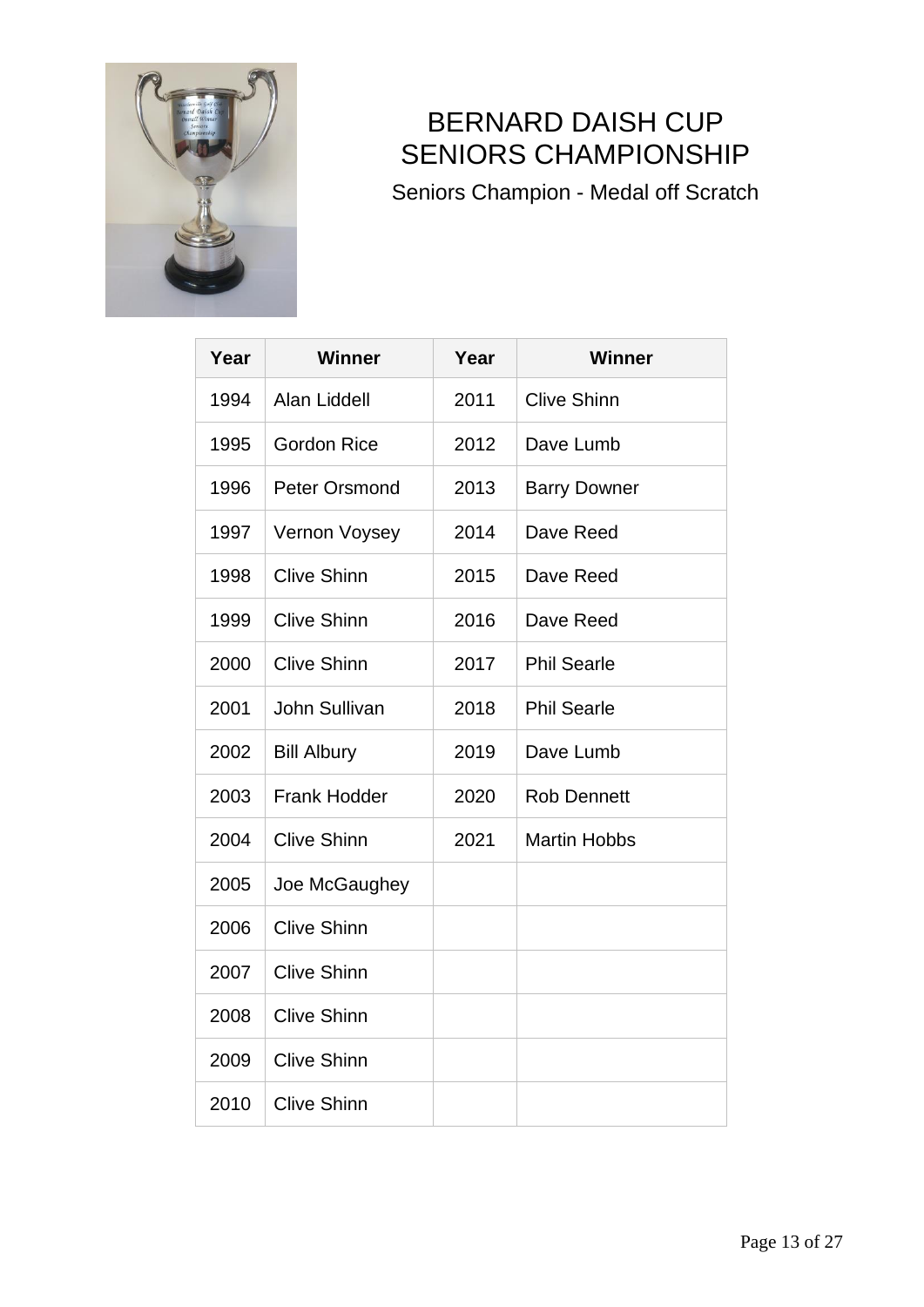![](_page_13_Picture_0.jpeg)

### <span id="page-13-0"></span>JOHN HAY TROPHY SENIORS CHAMPIONSHIP

Medal Best Net in Div A

| Year | <b>Winner</b> | Year | Winner              |
|------|---------------|------|---------------------|
| 2016 | Keith Ward    | 2019 | Keith Ward          |
| 2017 | Malcolm Reed  | 2020 | John Marsh          |
| 2018 | Norman Davis  | 2021 | <b>Graeme Sears</b> |

![](_page_13_Picture_4.jpeg)

### <span id="page-13-1"></span>STUART BARNES TROPHY SENIORS CHAMPIONSHIP

Medal Best Net in Div B

| Year | Winner        | Year | Winner                |
|------|---------------|------|-----------------------|
| 2013 | John Clinton  | 2018 | James Piper           |
| 2014 | David Pugsley | 2019 | <b>Steve Saunders</b> |
| 2015 | Alan Nash     | 2020 | <b>Glenn Christie</b> |
| 2016 | Dave Toller   | 2021 | <b>Bob Watts</b>      |
| 2017 | James Piper   |      |                       |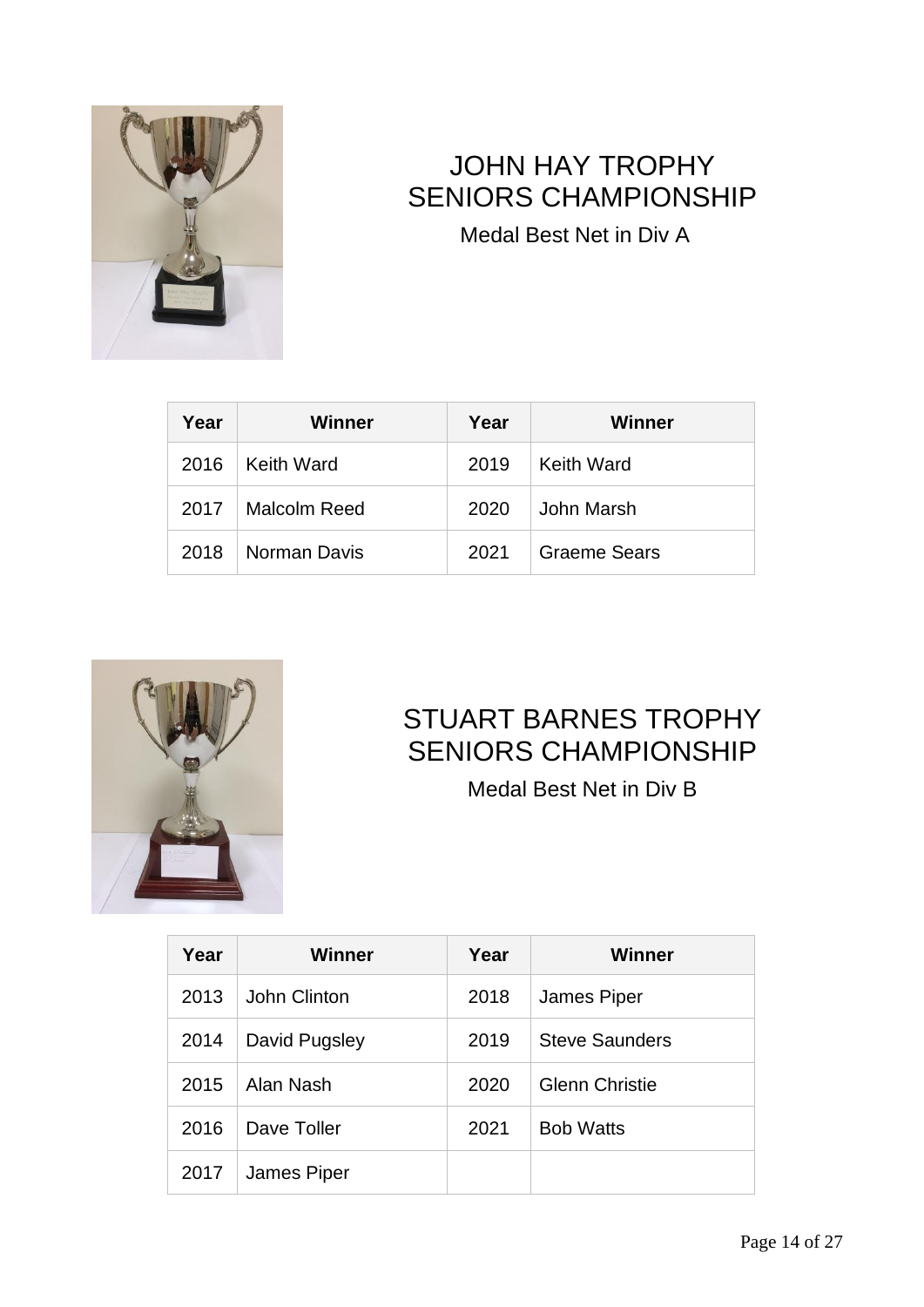![](_page_14_Picture_0.jpeg)

### <span id="page-14-0"></span>THE SILVER JUBILEE SHIELD

#### 18 Hole Stableford

| Year | <b>Winner</b>          | Year | <b>Winner</b>         |
|------|------------------------|------|-----------------------|
| 1978 | Jeff Hickman           | 2001 | <b>Tony Morgan</b>    |
| 1979 | Jim Cornfoot           | 2002 | <b>Jim Harvey</b>     |
| 1980 | Bea Tennyson-Brownhill | 2003 | <b>Ken Snook</b>      |
| 1981 | <b>H S Peters</b>      | 2004 | <b>John Sullivan</b>  |
| 1982 | John Dewer             | 2005 | <b>Mike Leonard</b>   |
| 1983 | Ron Jelly              | 2006 | John Sullivan         |
| 1984 | John Judd              | 2007 | <b>Tony Briggs</b>    |
| 1985 | <b>G</b> Cotton        | 2008 | <b>Tony Percival</b>  |
| 1986 | <b>Bill Meredith</b>   | 2009 | <b>John Sullivan</b>  |
| 1987 | F Knopp                | 2010 | David Hazle           |
| 1988 | <b>John Lucas</b>      | 2011 | <b>Steve Anderson</b> |
| 1989 | <b>Reg Williams</b>    | 2012 | Ces Cunningham        |
| 1990 | <b>Peter Tait</b>      | 2013 | <b>Tony Sewell</b>    |
| 1991 | <b>Jack Breaks</b>     | 2014 | <b>Clive Shinn</b>    |
| 1992 | <b>Gerry Crapnell</b>  | 2015 | David Hughes          |
| 1993 | <b>Gwyn Rees</b>       | 2016 | <b>Keith Ward</b>     |
| 1994 | <b>Bill Meredith</b>   | 2017 | <b>Peter Dent</b>     |
| 1995 | <b>Peter Tait</b>      | 2018 | Alan Nash             |
| 1996 | Not Played             | 2019 | <b>Rob Parker</b>     |
| 1997 | <b>Jack Thomson</b>    | 2020 | <b>Pat Swandell</b>   |
| 1998 | <b>Barry Hawkins</b>   | 2021 | <b>Bill Nixon</b>     |
| 1999 | <b>Colin Beaumont</b>  |      |                       |
| 2000 | <b>Alan Waters</b>     |      |                       |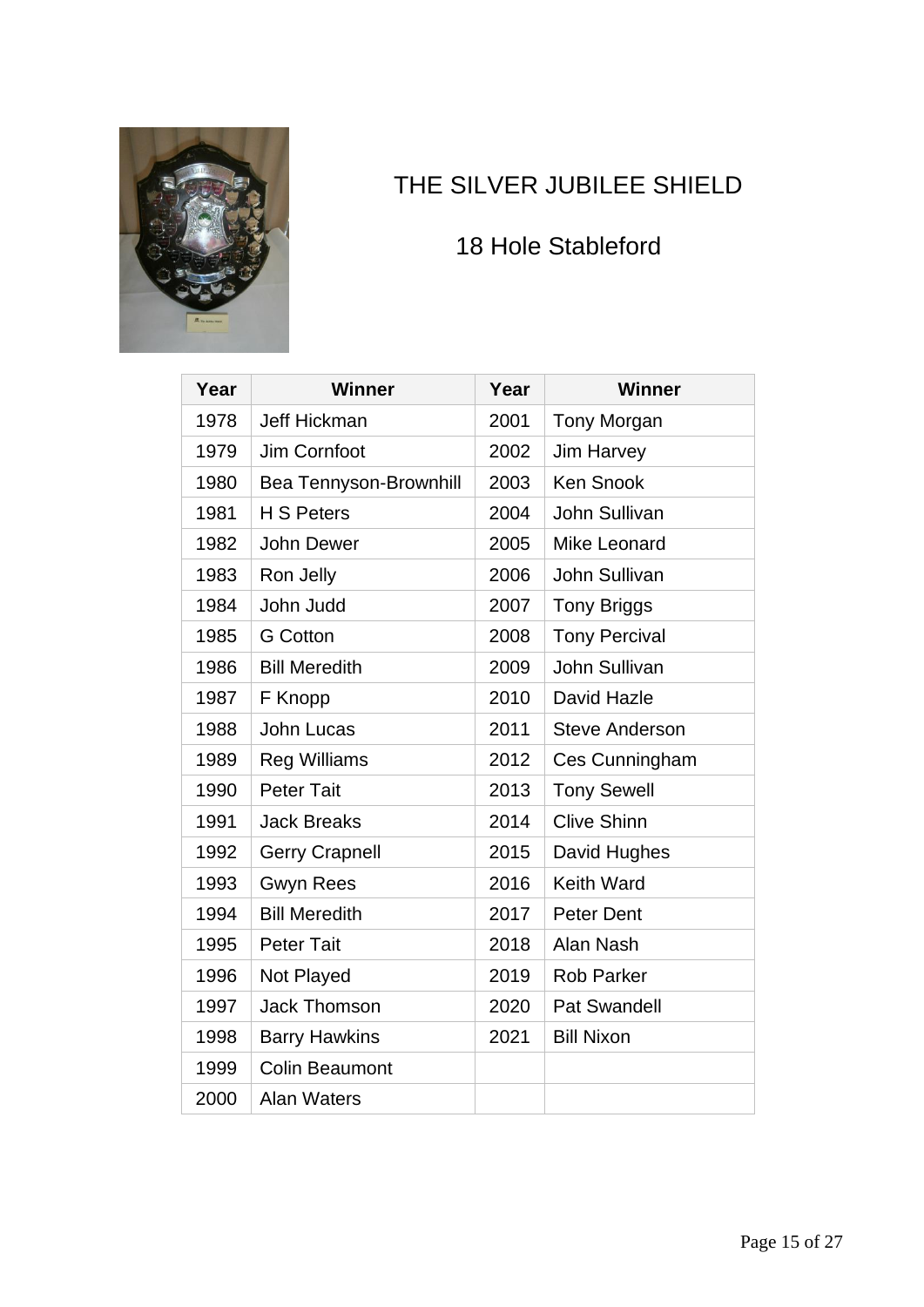![](_page_15_Picture_0.jpeg)

### <span id="page-15-0"></span>SENIORS OPEN CUP

18 Hole Stableford

| Year | <b>Winner</b>                        | Year | Winner                            |
|------|--------------------------------------|------|-----------------------------------|
| 1989 | P Derrick - Royal Winchester         | 2006 | K Lellis - Blackmoor              |
| 1990 | John Lucas - Waterlooville           | 2007 | Charles Weyman - Meon Valley      |
| 1991 | K Kerry - Farnham                    | 2008 | W Legge - Southsea                |
| 1992 | <b>Bill Meredith - Waterlooville</b> | 2009 | Dennis Adams - Blackmoor          |
| 1993 | Harry Beerling - Waterlooville       | 2010 | M Hendey - Ryde                   |
| 1994 | T Wigfall - West Surrey              | 2011 | Alan Hart - Meon Valley           |
| 1995 | A Ford - Worthing                    | 2012 | <b>B Stilwell - Old Thorns</b>    |
| 1996 | E Owen - Hayling Island              | 2013 | <b>Richard Ansell - Downshire</b> |
| 1997 | P Crawford - Goodwood                | 2014 | A Bunting - Hartley Wintney       |
| 1998 | W Pascoe - Farnham                   | 2015 | P Langford - Bramley              |
| 1999 | A P Staffieri - Basingstoke          | 2016 | Ray Applegate - Meon Valley       |
| 2000 | K Mann - Cams Hall                   | 2017 | Peter Woods - Pyecombe            |
| 2001 | G Long - Royal Ascot                 | 2018 | Alan Hawkins - Goodwood           |
| 2002 | R Crawford - Stoneham                | 2019 | Paul Darnell - Liphook            |
| 2003 | A Goodwin - Worthing                 | 2020 | Not Played                        |
| 2004 | A Lake - Osborne                     | 2021 | Chris Crook - Mid Sussex          |
| 2005 | N Browne - Army                      |      |                                   |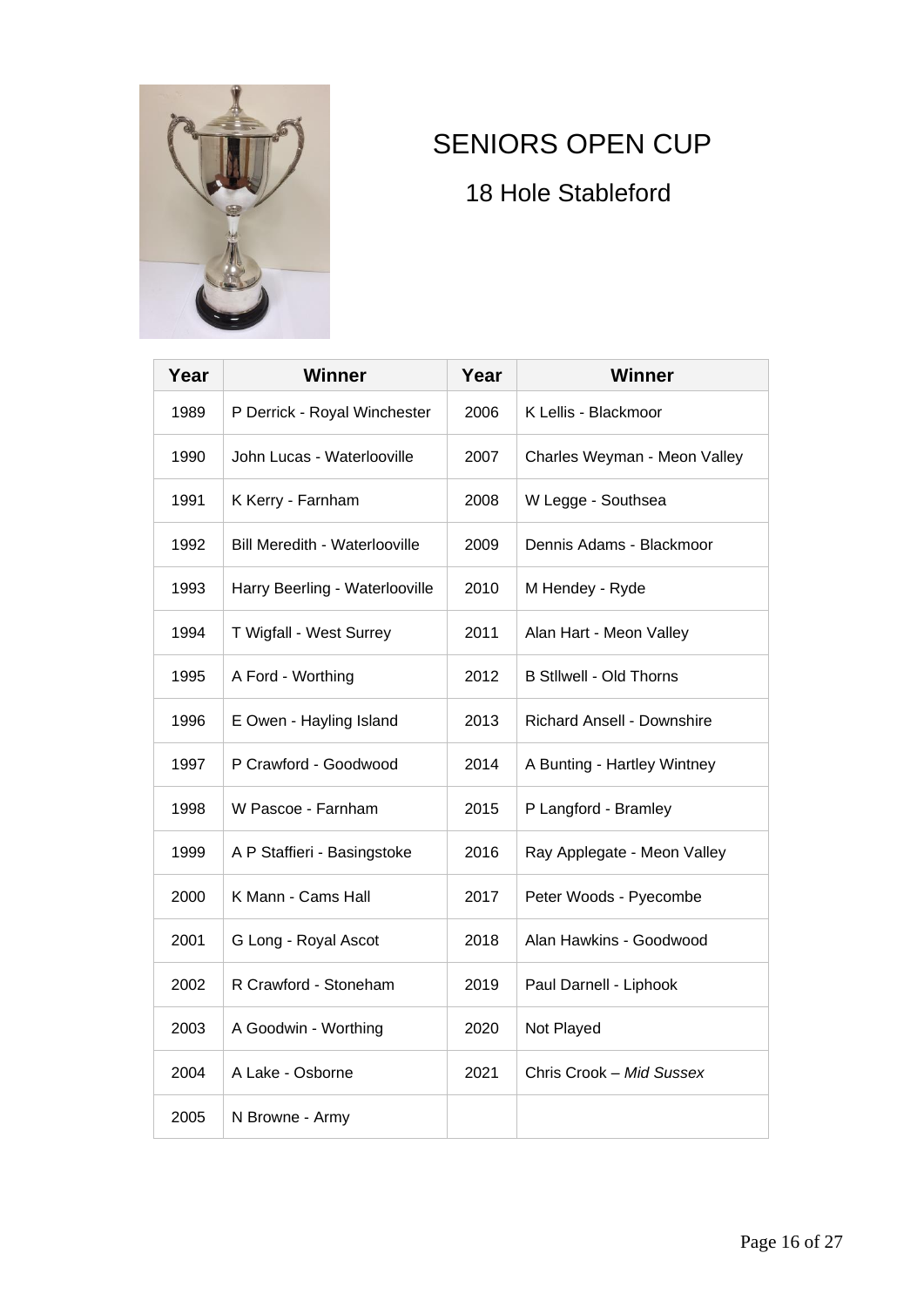![](_page_16_Picture_0.jpeg)

# <span id="page-16-0"></span>CLUB CAPTAINS PUTTER

#### 18 Hole Stableford

Was previously the Summer Stableford 1<sup>st</sup> May until 31<sup>st</sup> July - Best 4 Monthly Cards until 2018

| Year | <b>Winner</b>            | Year | <b>Winner</b>         |
|------|--------------------------|------|-----------------------|
| 1973 | <b>Peter Butler</b>      | 1998 | Ron Strangeway        |
| 1974 | <b>Peter Butler</b>      | 1999 | <b>Ray Rowe</b>       |
| 1975 | <b>Bert Churm</b>        | 2000 | Colin Frampton        |
| 1976 | A E Gregory              | 2001 | Dennis Jenkins        |
| 1977 | Ron Jelly                | 2002 | <b>Bill Albury</b>    |
| 1978 | Dennis Kelly             | 2003 | <b>John Ormerod</b>   |
| 1979 | Jim Cornfoot             | 2004 | <b>Syd Martin</b>     |
| 1980 | <b>Arthur Withers</b>    | 2005 | John Ormerod          |
| 1981 | George Hunt              | 2006 | <b>John Fouracre</b>  |
| 1982 | Leo Williams             | 2007 | Derek Wade            |
| 1983 | R Ford                   | 2008 | <b>Clive Shinn</b>    |
| 1984 | <b>Jack Breaks</b>       | 2009 | John Fouracre         |
| 1985 | George Hunt              | 2010 | <b>Peter Edwards</b>  |
| 1986 | <b>Bill Dodd</b>         | 2011 | Ron Strangeway        |
| 1987 | <b>Fred Kemp</b>         | 2012 | <b>Clive Shinn</b>    |
| 1988 | <b>Fred Kemp</b>         | 2013 | <b>Clive Shinn</b>    |
| 1989 | $\overline{\phantom{a}}$ | 2014 | <b>Clive Shinn</b>    |
| 1990 | <b>Frank Cresswell</b>   | 2015 | Roger Penney          |
| 1991 | <b>Cyril White</b>       | 2016 | <b>John Marsh</b>     |
| 1992 | <b>Frank Cresswell</b>   | 2017 | <b>Keith Ward</b>     |
| 1993 | <b>Howard Clark</b>      | 2018 | <b>Stephen Scaife</b> |
| 1994 | <b>Bill Meredith</b>     | 2019 | <b>Keith Ward</b>     |
| 1995 | John Mew                 | 2020 | <b>Keith Ward</b>     |
| 1996 | $\overline{\phantom{0}}$ | 2021 | Colin Ashman          |
| 1997 | <b>Ray Rowe</b>          |      |                       |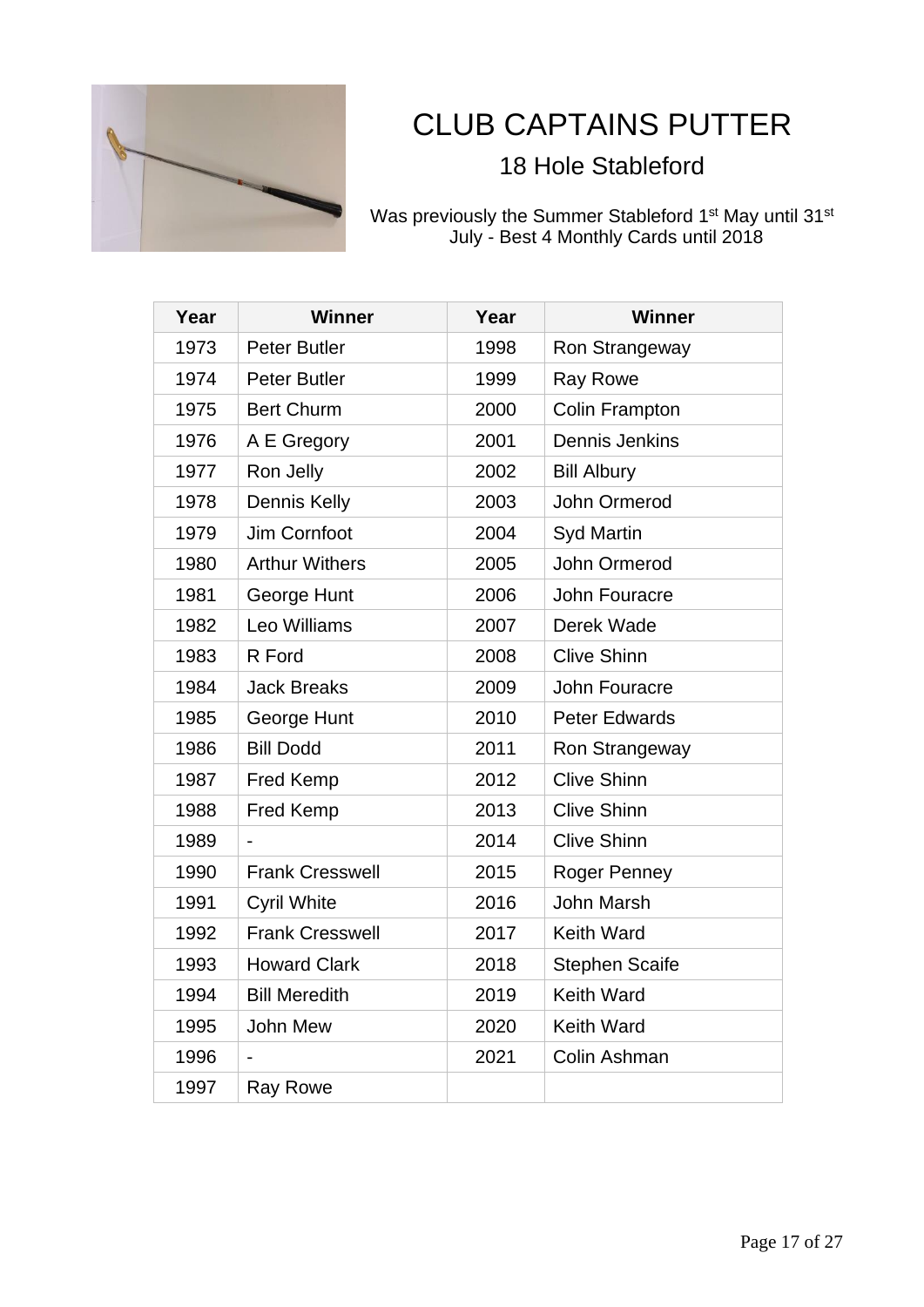![](_page_17_Picture_0.jpeg)

# <span id="page-17-0"></span>KEITH WARD TROPHY

SENIORS SUMMER ECLECTIC 1<sup>st</sup> May until 31<sup>st</sup> July

| Year | <b>Winner</b>         |
|------|-----------------------|
| 2019 | <b>Stephen Scaife</b> |
| 2020 | Not Played            |
| 2021 | <b>Chris George</b>   |
|      |                       |
|      |                       |
|      |                       |
|      |                       |
|      |                       |
|      |                       |
|      |                       |
|      |                       |
|      |                       |
|      |                       |
|      |                       |
|      |                       |
|      |                       |
|      |                       |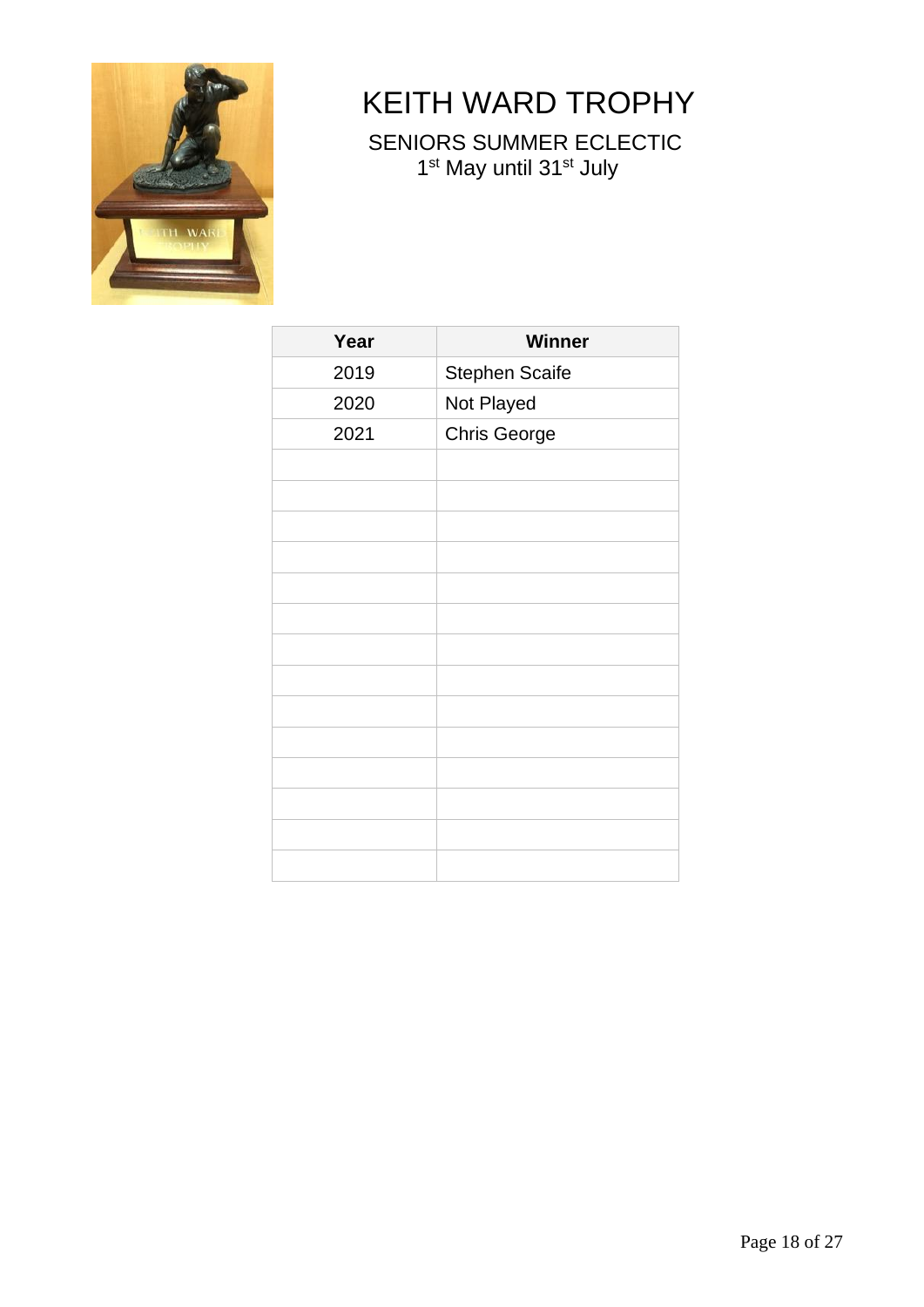![](_page_18_Picture_0.jpeg)

### <span id="page-18-0"></span>THE CHARLES THORPE TROPHY

**Match Play KO** 1st April until 30<sup>th</sup> September

| Year | <b>Winner</b>       | Year | <b>Winner</b>         |
|------|---------------------|------|-----------------------|
| 1976 | <b>Bob Pitman</b>   | 1999 | George Weir           |
| 1977 | Dennis Kelly        | 2000 | <b>Brian Wilson</b>   |
| 1978 | H Dobson            | 2001 | <b>Clive Shinn</b>    |
| 1979 | <b>Bob Pitman</b>   | 2002 | John Sullivan         |
| 1980 | <b>Fred Page</b>    | 2003 | John Sullivan         |
| 1981 | H S Peters          | 2004 | <b>Barry Matthews</b> |
| 1982 | <b>John Dewar</b>   | 2005 | <b>John Garland</b>   |
| 1983 | Alan Walker         | 2006 | David Wharton         |
| 1984 | <b>John Dewar</b>   | 2007 | <b>Peter Skelton</b>  |
| 1985 | <b>Jack Breaks</b>  | 2008 | <b>Clive Shinn</b>    |
| 1986 | <b>Fred Kemp</b>    | 2009 | Alan Perry            |
| 1987 | <b>Roly Hulks</b>   | 2010 | Alan Nash             |
| 1988 | John Mew            | 2011 | <b>Dick Evans</b>     |
| 1989 | <b>John Dewar</b>   | 2012 | <b>Ray Tutt</b>       |
| 1990 | <b>Gordon Rice</b>  | 2013 | David Hazle           |
| 1991 | John Dewar          | 2014 | <b>Clive Shinn</b>    |
| 1992 | Dai Rees            | 2015 | <b>Gerry Daly</b>     |
| 1993 | <b>Stan Massey</b>  | 2016 | <b>Gerry Daly</b>     |
| 1994 | <b>Dennis Hills</b> | 2017 | <b>Gerry Daly</b>     |
| 1995 | <b>Reg Williams</b> | 2018 | Colin Ashman          |
| 1996 | <b>Eric Walsh</b>   | 2019 | <b>Nigel Smith</b>    |
| 1997 | Dai Rees            | 2020 | Not Played            |
| 1998 | Doug Kelly          | 2021 | <b>Bob Watts</b>      |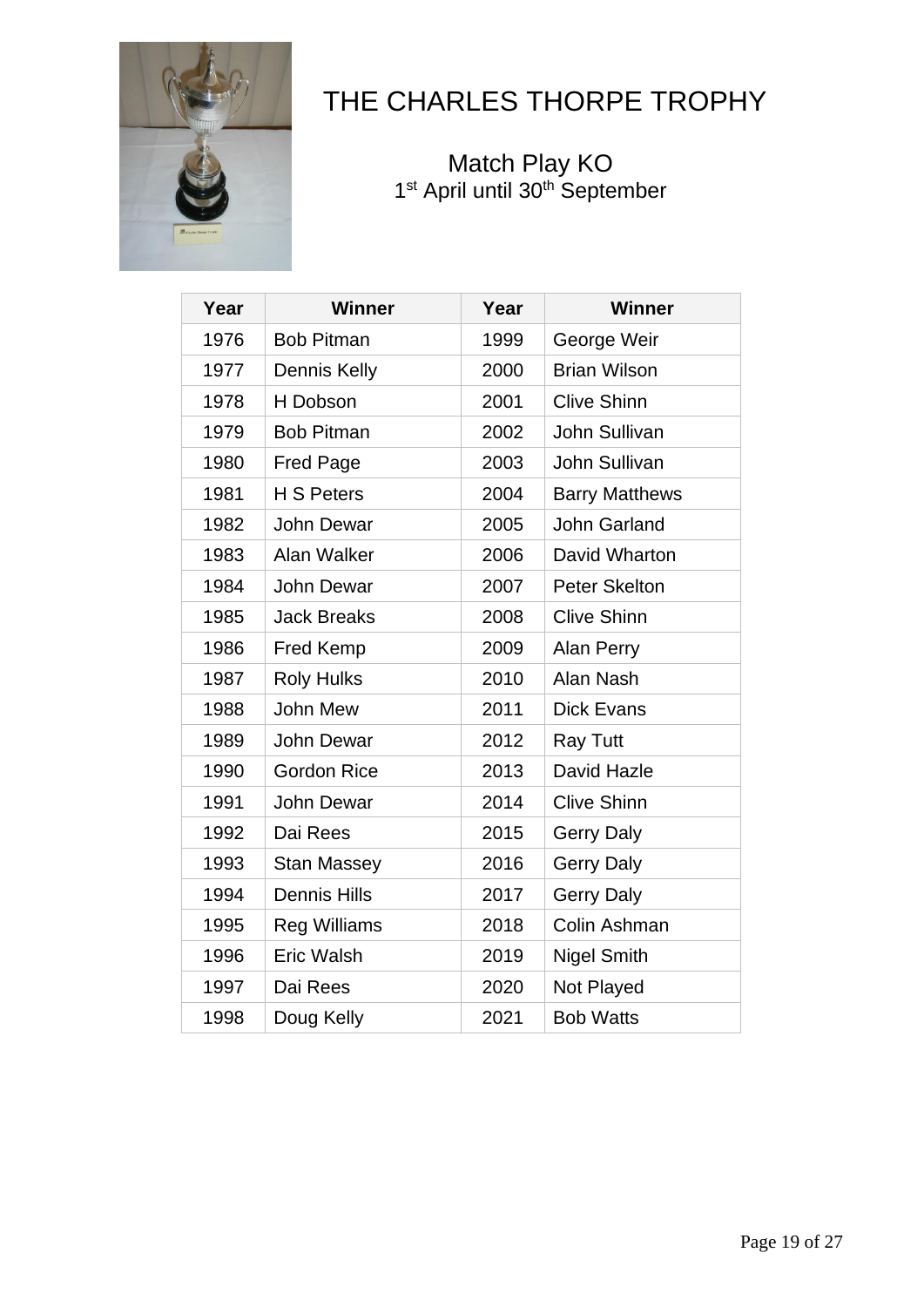![](_page_19_Picture_0.jpeg)

# <span id="page-19-0"></span>WATERLOO GUN

#### 18 Hole Stableford 3 Clubs & Putter

| Year | <b>Winner</b>         | Year | <b>Winner</b>          |
|------|-----------------------|------|------------------------|
| 1980 | Gerry Brown           | 2003 | <b>Eric Walsh</b>      |
| 1981 | George Hunt           | 2004 | John Aspel             |
| 1982 | <b>Stan Hemersley</b> | 2005 | John Fouracre          |
| 1983 | John Abel             | 2006 | <b>Brian LeMarquer</b> |
| 1984 | John Lucas            | 2007 | Alan Parry             |
| 1985 | <b>Reg Williams</b>   | 2008 | Peter Kirby            |
| 1986 | <b>G</b> Cotton       | 2009 | Alan Nash              |
| 1987 | <b>Reg Williams</b>   | 2010 | <b>Tony Morgan</b>     |
| 1988 | George Saunders       | 2011 | <b>John Winzar</b>     |
| 1989 | <b>Reg Williams</b>   | 2012 | John Aspel             |
| 1990 | <b>Peter Tait</b>     | 2013 | Alan Nash              |
| 1991 | John Judd             | 2014 | <b>Bob Bishop</b>      |
| 1992 | <b>Gerry Crapnell</b> | 2015 | Colin Ashman           |
| 1993 | <b>Steve Jones</b>    | 2016 | John Clinton           |
| 1994 | John Mew              | 2017 | David Hazle            |
| 1995 | <b>Reg Williams</b>   | 2018 | John Davy-Jones        |
| 1996 | Vernon Voysey         | 2019 | <b>Steve Brewster</b>  |
| 1997 | Eric Walsh            | 2020 | Not Played             |
| 1998 | <b>Barry Hawkins</b>  | 2021 | <b>Geoff Ellis</b>     |
| 1999 | John Aspel            |      |                        |
| 2000 | <b>Ken Snook</b>      |      |                        |
| 2001 | <b>Bob Bishop</b>     |      |                        |
| 2002 | John Ormerod          |      |                        |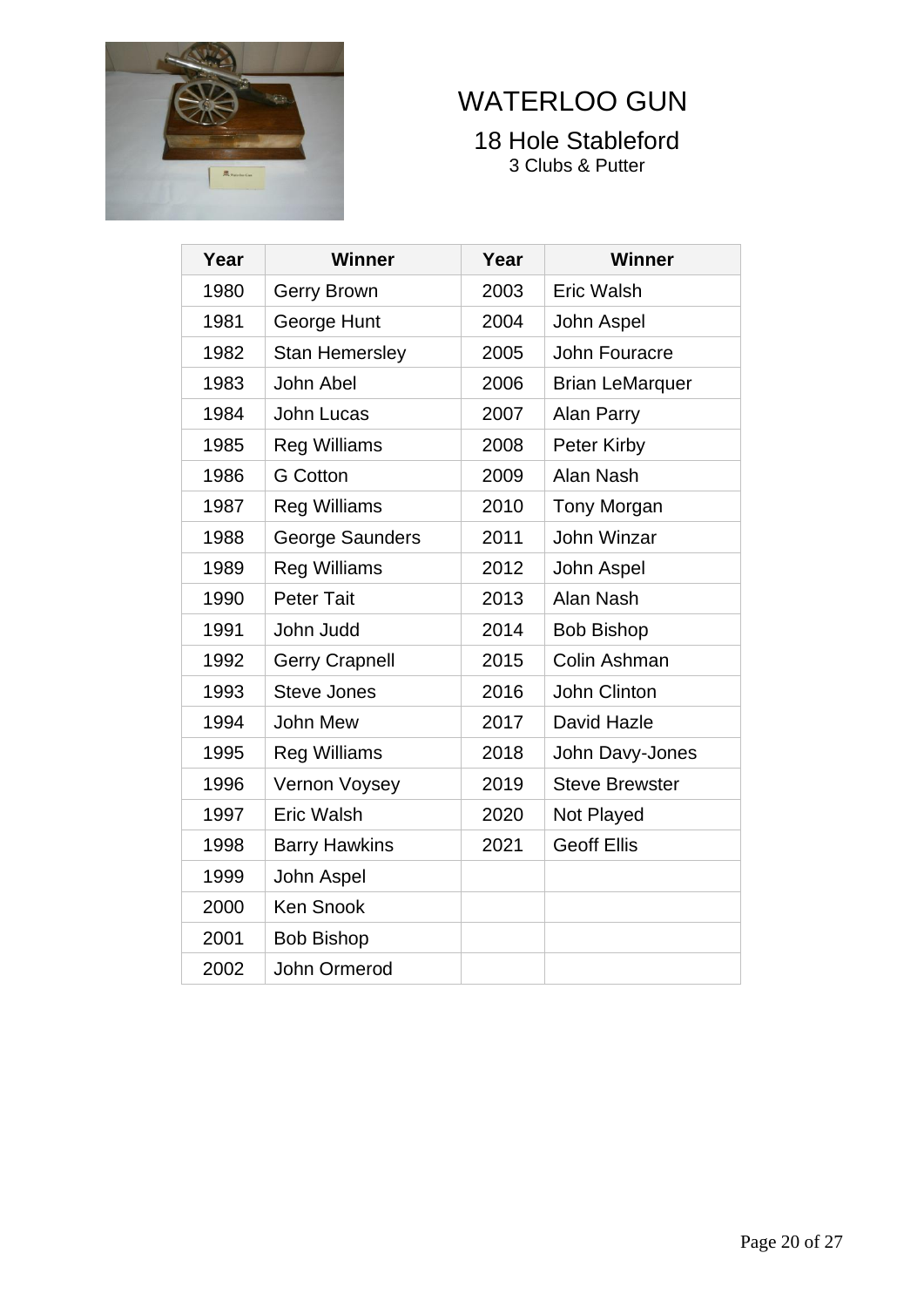![](_page_20_Picture_0.jpeg)

### <span id="page-20-0"></span>1990 CUP SENIORS CAPTAINS DAY 18 Hole Stableford

| Year | Winner               | Year | <b>Winner</b>          |
|------|----------------------|------|------------------------|
| 1990 | George Saunders      | 2011 | <b>John Oliver</b>     |
| 1991 | <b>Geoff Gray</b>    | 2012 | <b>Roland Eldridge</b> |
| 1992 | John Mew             | 2013 | <b>Derrick Howitt</b>  |
| 1993 | <b>Peter Orsmond</b> | 2014 | <b>Roland Eldridge</b> |
| 1994 | <b>Reg Gardner</b>   | 2015 | <b>Chris Snape</b>     |
| 1995 | Kevin Smyth          | 2016 | <b>Paul Haines</b>     |
| 1996 | <b>John Dewar</b>    | 2017 | <b>Phil Searle</b>     |
| 1997 | Dai Rees             | 2018 | <b>John Button</b>     |
| 1998 | <b>Peter Edwards</b> | 2019 | Alan Nash              |
| 1999 | Davis Foster         | 2020 | Not Played             |
| 2000 | John Williams        | 2021 | <b>Tony Ambrose</b>    |
| 2001 | Davis Foster         |      |                        |
| 2002 | <b>Peter Skelton</b> |      |                        |
| 2003 | <b>Tony Percival</b> |      |                        |
| 2004 | John Aspel           |      |                        |
| 2005 | Ron Dance            |      |                        |
| 2006 | Peter Hatch          |      |                        |
| 2007 | <b>Syd Martin</b>    |      |                        |
| 2008 | David Graham         |      |                        |
| 2009 | Mike Marlborough     |      |                        |
| 2010 | John Aspel           |      |                        |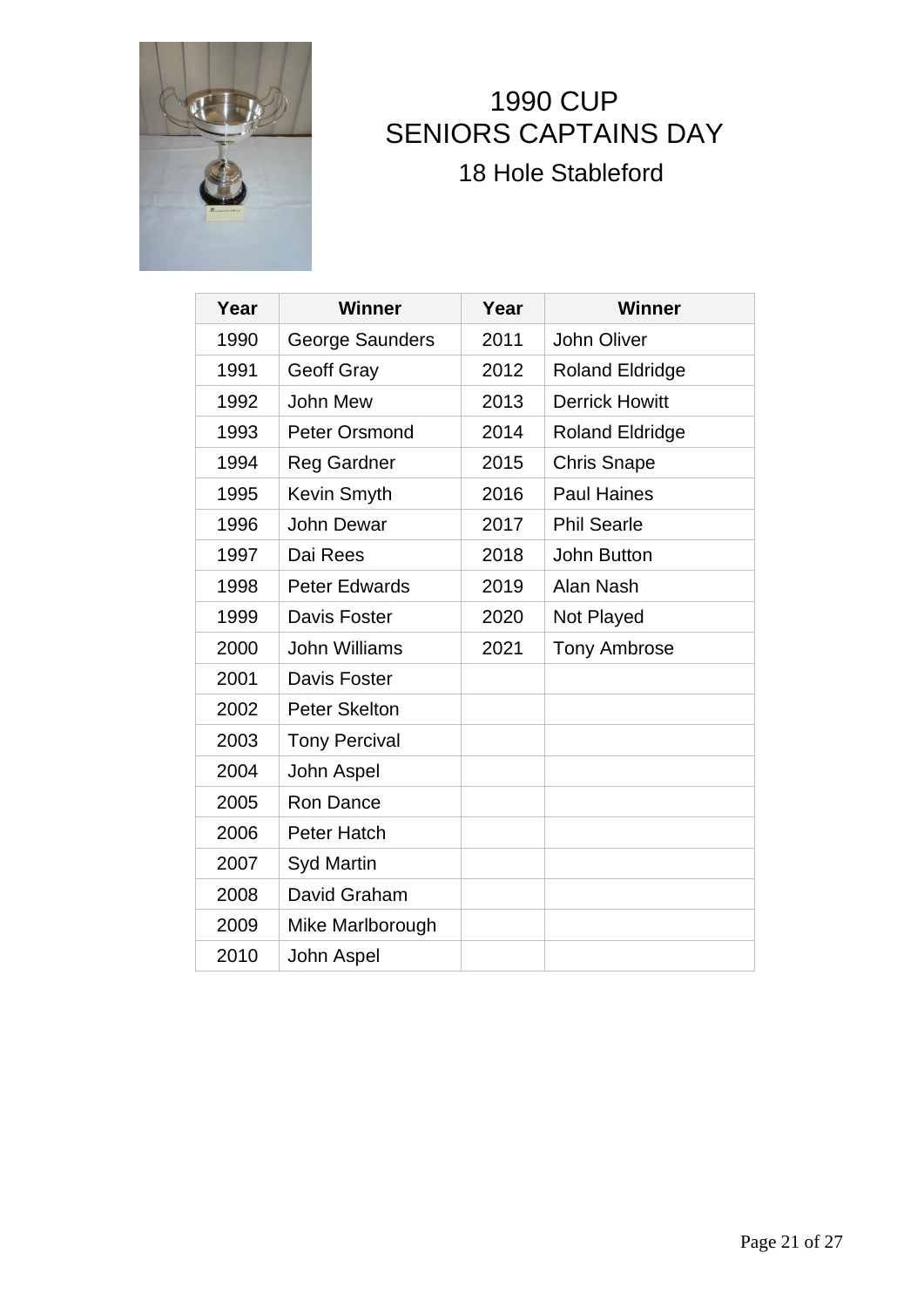![](_page_21_Picture_0.jpeg)

## <span id="page-21-0"></span>PAST SENIOR CAPTAINS CUP

9 Hole Stableford

| Year | Winner                 | Year | <b>Winner</b>          |
|------|------------------------|------|------------------------|
| 2002 | <b>Colin Frampton</b>  | 2015 | <b>Brian Humphreys</b> |
| 2003 | <b>Tom Peters</b>      | 2016 | <b>Brian Humphreys</b> |
| 2004 | Colin Frampton         | 2017 | Roger Penney           |
| 2005 | <b>Syd Martin</b>      | 2018 | <b>John Oliver</b>     |
| 2006 | David Stenson          | 2019 | John Marsh             |
| 2007 | John Deardon           | 2020 | Not Played             |
| 2008 | <b>Brian Humphreys</b> | 2021 | <b>John Marsh</b>      |
| 2009 | David Hazle            |      |                        |
| 2010 | <b>Ken Snook</b>       |      |                        |
| 2011 | <b>Syd Martin</b>      |      |                        |
| 2012 | <b>Brian Humphreys</b> |      |                        |
| 2013 | <b>John Oliver</b>     |      |                        |
| 2014 | John Clinton           |      |                        |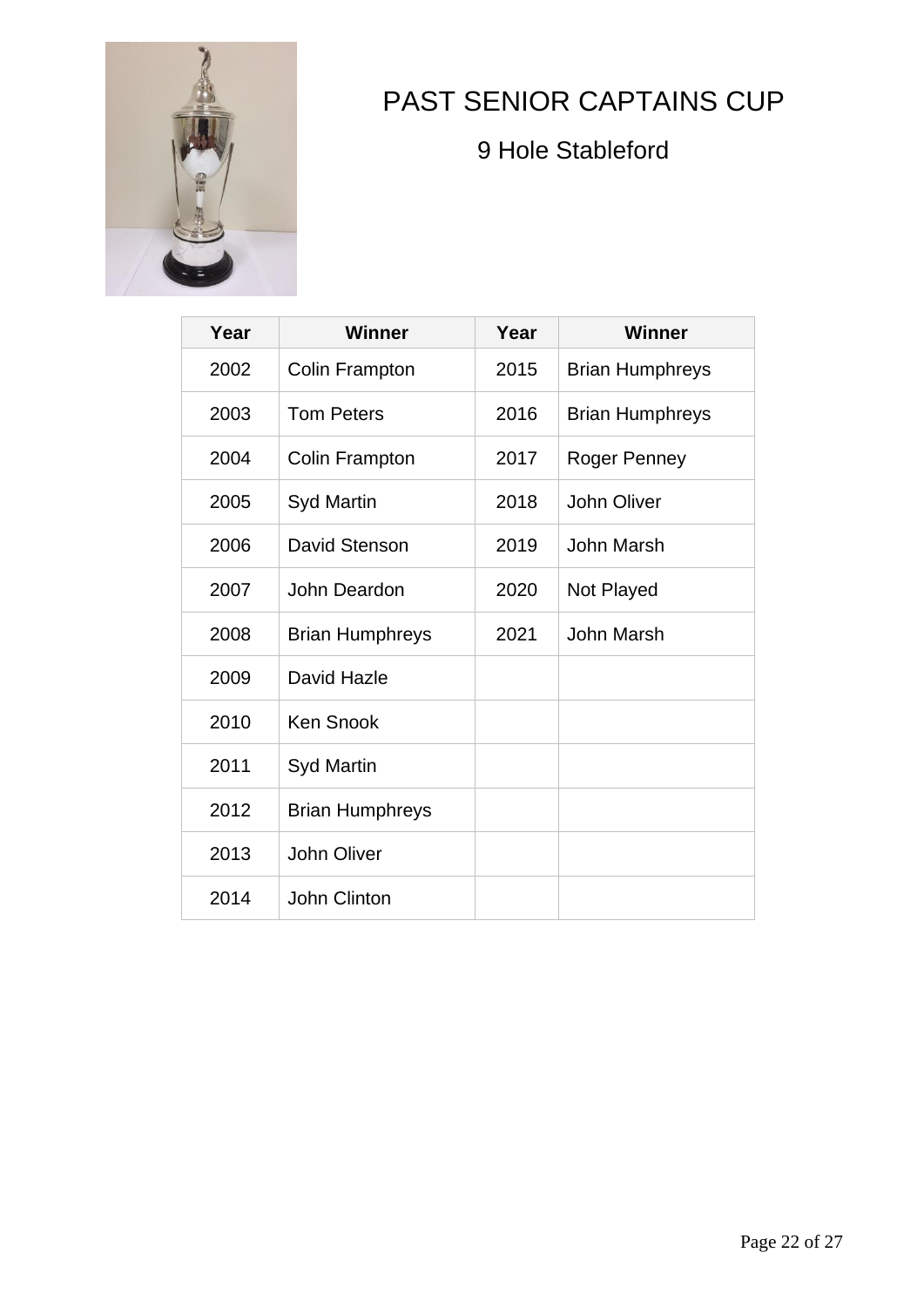![](_page_22_Picture_0.jpeg)

# <span id="page-22-0"></span> MORTON MASON DECANTER 18 Hole Stableford

| Year | Winner                |
|------|-----------------------|
| 2019 | <b>Steve Saunders</b> |
| 2020 | Mike Hocking          |
| 2021 | <b>Steve Millett</b>  |
|      |                       |
|      |                       |
|      |                       |
|      |                       |
|      |                       |
|      |                       |
|      |                       |
|      |                       |
|      |                       |
|      |                       |
|      |                       |
|      |                       |
|      |                       |
|      |                       |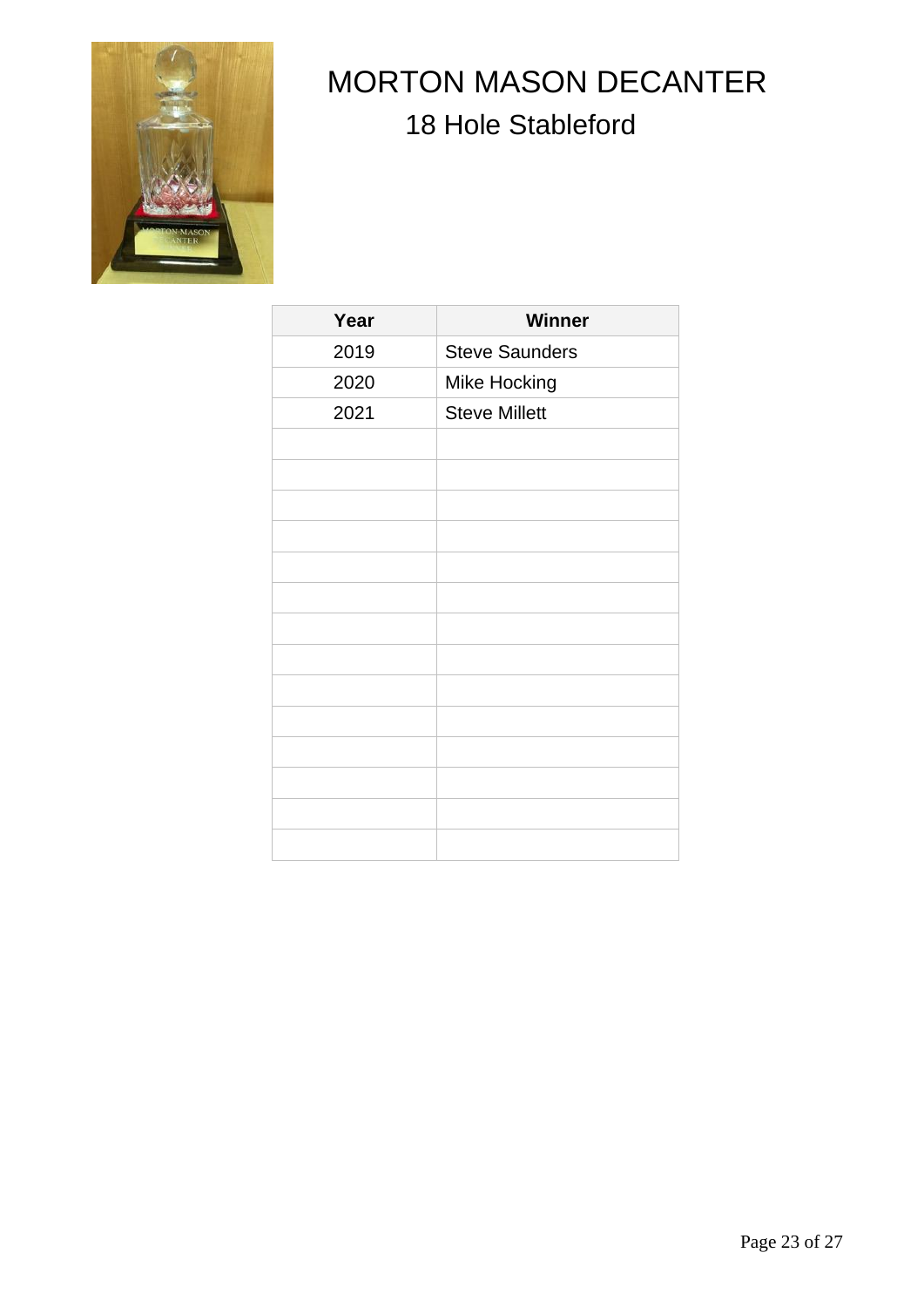![](_page_23_Picture_0.jpeg)

## <span id="page-23-0"></span>LEO WILLIAMS MEMORIAL TROPHY

 18 Hole Stableford – Best 3 Monthly cards. Autumn 1<sup>st</sup> August until 31<sup>st</sup> October

| Year | <b>Winner</b>          |
|------|------------------------|
| 2000 | <b>Syd Martin</b>      |
| 2001 | <b>Peter Edwards</b>   |
| 2002 | <b>Syd Martin</b>      |
| 2003 | <b>Dick Evans</b>      |
| 2004 | John Ormerod           |
| 2005 | <b>Derrick Wade</b>    |
| 2006 | <b>Dick Evans</b>      |
| 2007 | John Ormerod           |
| 2008 | John Fouracre          |
| 2009 | <b>Keith MacDonald</b> |
| 2010 | John Oliver            |
| 2011 | John Fouracre          |
| 2012 | <b>Dick Evans</b>      |
| 2013 | John Winzar            |
| 2014 | Jim Anderson           |
| 2015 | Roger Bannister        |
| 2016 | <b>Dick Evans</b>      |
| 2017 | <b>John Marsh</b>      |
| 2018 | <b>Stephen Scaife</b>  |
| 2019 | <b>John Winzar</b>     |
| 2020 | Not Played             |
| 2021 |                        |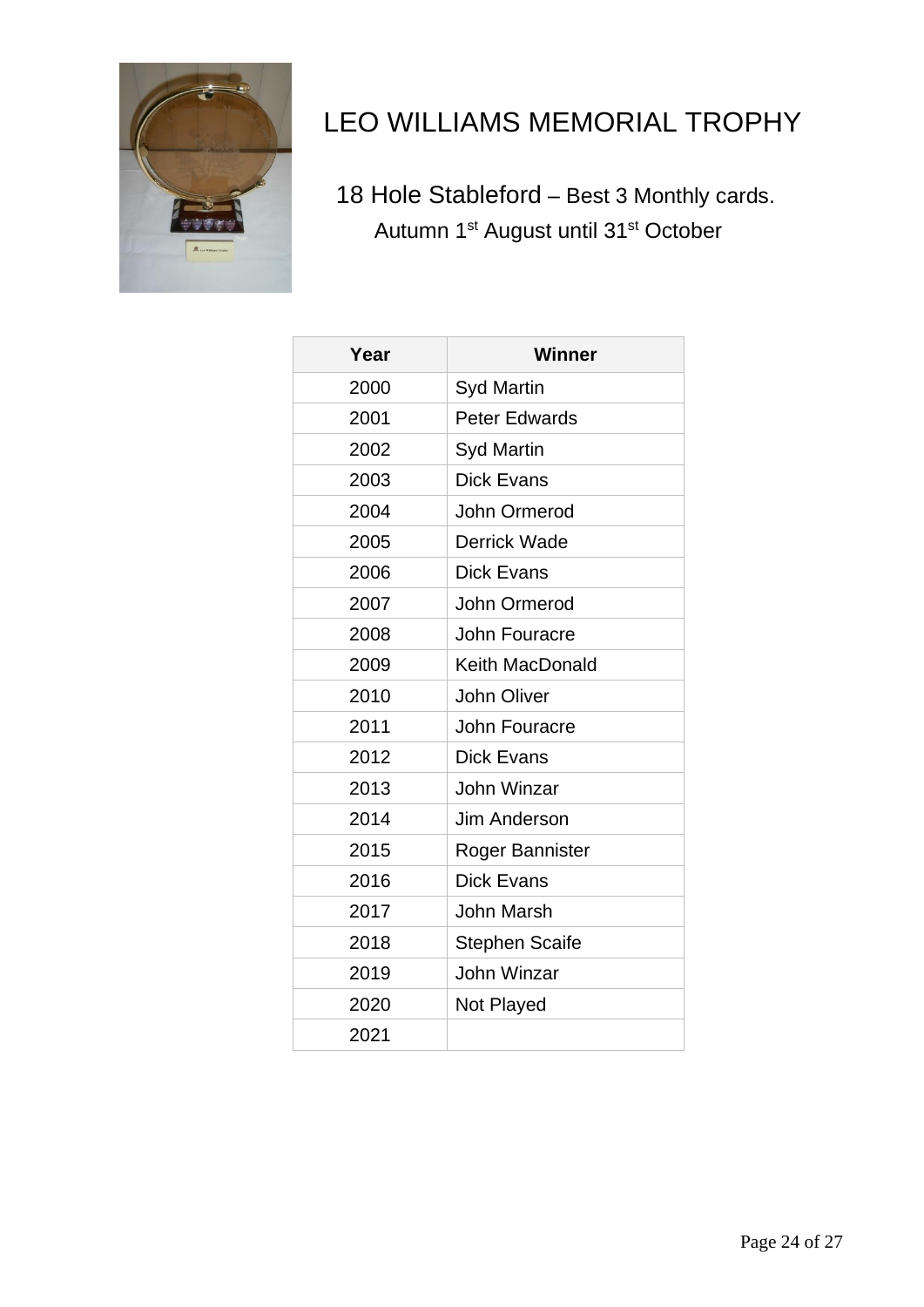![](_page_24_Picture_0.jpeg)

### <span id="page-24-0"></span>ANNIVERSARY TROPHY

### 18 Hole Stableford Replaces The 50<sup>th</sup> Anniversary Trophy

| Year | Winner               |
|------|----------------------|
| 2015 | Roger Bannister      |
| 2016 | <b>Bob Bishop</b>    |
| 2017 | Neil Hoare           |
| 2018 | Neil Hoare           |
| 2019 | <b>Michael White</b> |
| 2020 | Jim Anderson         |
| 2021 | <b>Keith Corner</b>  |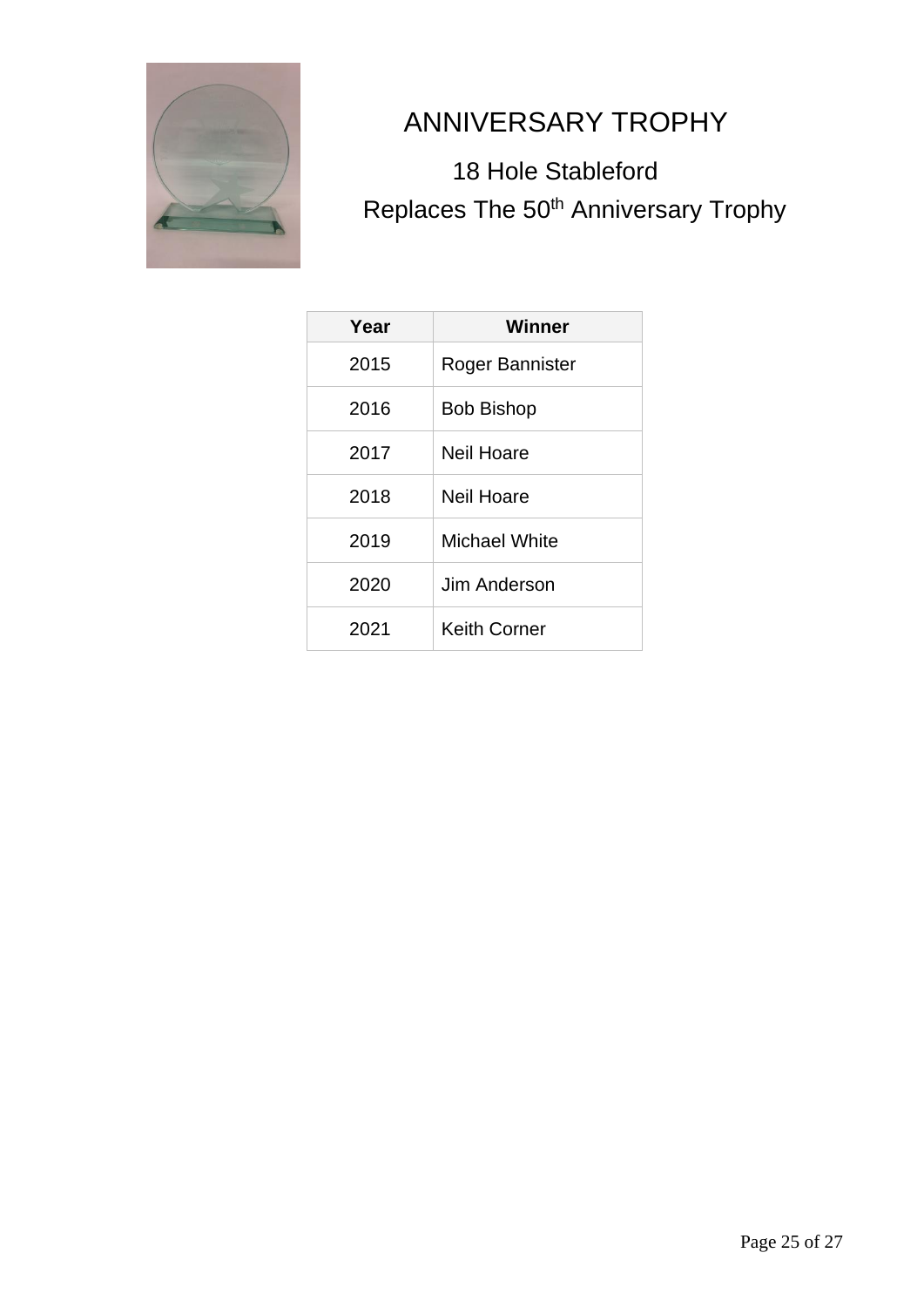![](_page_25_Picture_0.jpeg)

### <span id="page-25-0"></span>CAPTAIN v VICE CAPTAINS TANKARD

### 9 Hole Stableford Team Competition

| Year | Winner                       | <b>Team</b>            |
|------|------------------------------|------------------------|
| 1995 | <b>Tony Edwards</b>          | Captain                |
| 1996 | <b>Brian Cleaver</b>         | Vice-Captain           |
| 1997 | <b>Brian Cleaver</b>         | Captain                |
| 1998 | <b>Jack Thomson</b>          | Vice-Captain           |
| 1999 | John Deardon                 | Vice-Captain           |
| 2000 | Colin Frampton               | Vice-Captain           |
| 2001 | Colin Frampton               | Captain                |
| 2002 | Don Ellwood                  | Captain                |
| 2003 | <b>Syd Martin</b>            | Captain                |
| 2004 | <b>Brian Humphreys</b>       | Vice-Captain           |
| 2005 | David Hazle                  | Vice-Captain           |
| 2006 | <b>Ken Snook</b>             | Vice-Captain           |
| 2007 | <b>Ken Snook</b>             | Captain                |
| 2008 | Dave Jack                    | Vice-Captain           |
| 2009 | John Day                     | Vice-Captain           |
| 2010 | <b>Colin Bentley</b>         | Vice-Captain           |
| 2011 | <b>Colin Bentley</b>         | Captain                |
| 2012 | <b>John Clinton</b>          | Vice-Captain           |
| 2013 | <b>John Clinton</b>          | Captain                |
| 2014 | Roger Penney                 | Vice-Captain           |
| 2015 | Roger Penney                 | Captain                |
| 2016 | <b>John Marsh</b>            | Vice Captain           |
| 2017 | <b>Keith Ward</b>            | Vice-Captain           |
| 2018 | Keith Ward / Nigel Wilkinson | Captain / Vice Captain |
| 2019 | Not Played                   |                        |
| 2020 | Not Played                   |                        |
| 2021 | Not Played                   |                        |